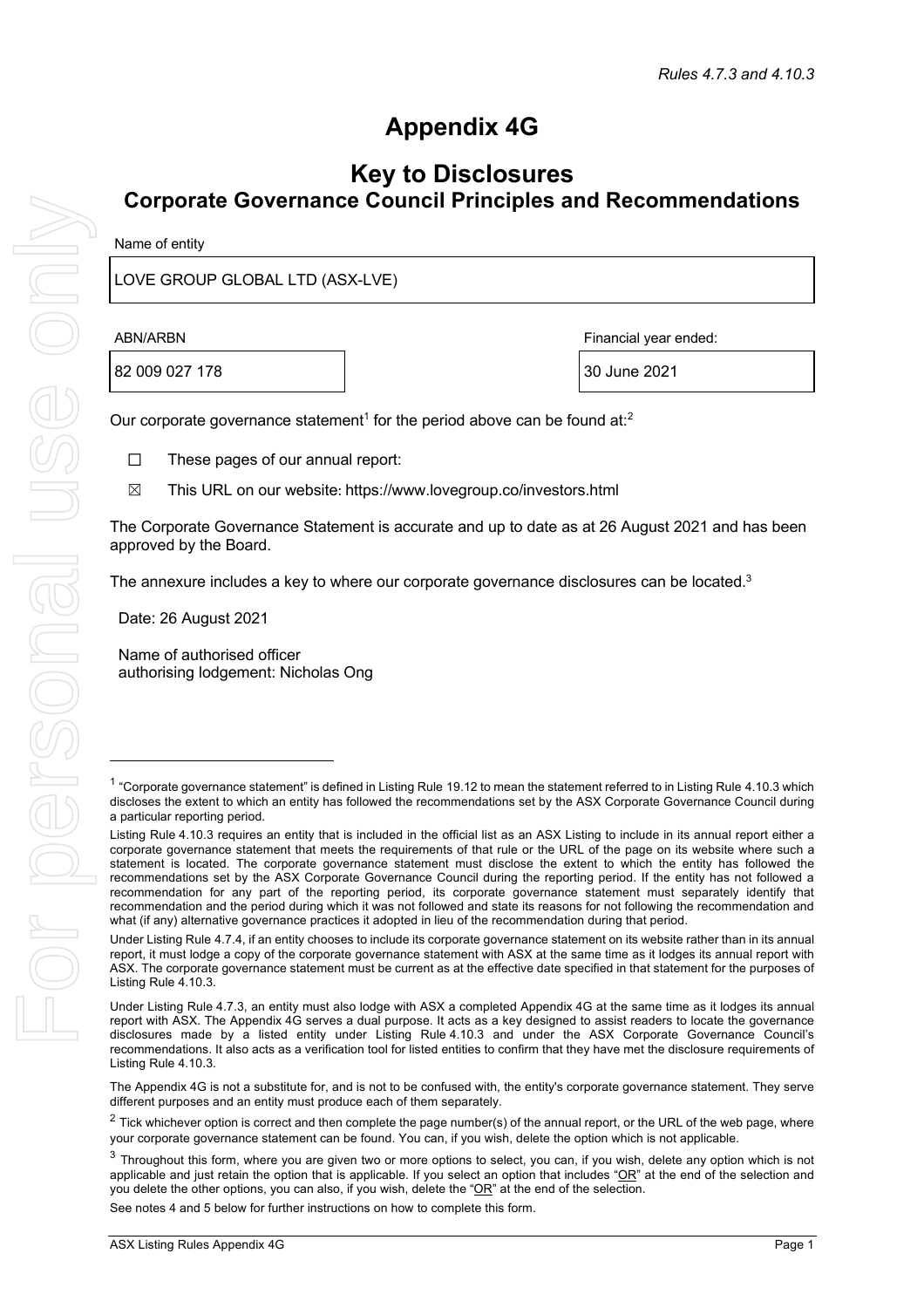## **ANNEXURE – KEY TO CORPORATE GOVERNANCE DISCLOSURES**

|     | <b>Corporate Governance Council recommendation</b>                                                                                                                                                                                                                                                                                                  | Where a box below is ticked, <sup>4</sup> we have followed the<br>recommendation in full for the whole of the period above. We<br>have disclosed this in our Corporate Governance Statement:                                                                                                                                                                                                                                                                                                                                                                                                                                                                                                                                                                                                                         | Where a box below is ticked, we have NOT followed the<br>recommendation in full for the whole of the period above. Our<br>reasons for not doing so are: <sup>5</sup>                                                     |
|-----|-----------------------------------------------------------------------------------------------------------------------------------------------------------------------------------------------------------------------------------------------------------------------------------------------------------------------------------------------------|----------------------------------------------------------------------------------------------------------------------------------------------------------------------------------------------------------------------------------------------------------------------------------------------------------------------------------------------------------------------------------------------------------------------------------------------------------------------------------------------------------------------------------------------------------------------------------------------------------------------------------------------------------------------------------------------------------------------------------------------------------------------------------------------------------------------|--------------------------------------------------------------------------------------------------------------------------------------------------------------------------------------------------------------------------|
|     | PRINCIPLE 1 - LAY SOLID FOUNDATIONS FOR MANAGEMENT AND OVERSIGHT                                                                                                                                                                                                                                                                                    |                                                                                                                                                                                                                                                                                                                                                                                                                                                                                                                                                                                                                                                                                                                                                                                                                      |                                                                                                                                                                                                                          |
| 1.1 | A listed entity should have and disclose a board charter setting<br>out:<br>the respective roles and responsibilities of its board and<br>(a)<br>management; and<br>those matters expressly reserved to the board and those<br>(b)<br>delegated to management.                                                                                      | $\boxtimes$<br>and we have disclosed a copy of our board charter at:<br>https://www.lovegroup.co/investors.html                                                                                                                                                                                                                                                                                                                                                                                                                                                                                                                                                                                                                                                                                                      | $\Box$<br>set out in our Corporate Governance Statement OR<br>$\Box$<br>we are an externally managed entity and this recommendation<br>is therefore not applicable                                                       |
| 1.2 | A listed entity should:<br>undertake appropriate checks before appointing a director or<br>(a)<br>senior executive or putting someone forward for election as<br>a director; and<br>provide security holders with all material information in its<br>(b)<br>possession relevant to a decision on whether or not to elect<br>or re-elect a director. | $\boxtimes$                                                                                                                                                                                                                                                                                                                                                                                                                                                                                                                                                                                                                                                                                                                                                                                                          | set out in our Corporate Governance Statement OR<br>$\Box$<br>we are an externally managed entity and this recommendation<br>⊔<br>is therefore not applicable                                                            |
| 1.3 | A listed entity should have a written agreement with each director<br>and senior executive setting out the terms of their appointment.                                                                                                                                                                                                              | $\boxtimes$                                                                                                                                                                                                                                                                                                                                                                                                                                                                                                                                                                                                                                                                                                                                                                                                          | set out in our Corporate Governance Statement OR<br>$\Box$<br>we are an externally managed entity and this recommendation<br>$\Box$<br>is therefore not applicable                                                       |
| 1.4 | The company secretary of a listed entity should be accountable<br>directly to the board, through the chair, on all matters to do with<br>the proper functioning of the board.                                                                                                                                                                       | $\boxtimes$                                                                                                                                                                                                                                                                                                                                                                                                                                                                                                                                                                                                                                                                                                                                                                                                          | set out in our Corporate Governance Statement OR<br>⊔<br>we are an externally managed entity and this recommendation<br>$\Box$<br>is therefore not applicable                                                            |
|     | governance/charters/").                                                                                                                                                                                                                                                                                                                             | the location where that disclosure has been made, where indicated by the line with "insert location" underneath. If the disclosure in question has been made in your corporate governance statement, you<br>need only insert "our corporate governance statement". If the disclosure has been made in your annual report, you should insert the page number(s) of your annual report (eg "pages 10-12 of our annual<br>report"). If the disclosure has been made on your website, you should insert the URL of the web page where the disclosure has been made or can be accessed (eg "www.entityname.com.au/corporate<br><sup>5</sup> If you have followed all of the Council's recommendations in full for the whole of the period above, you can, if you wish, delete this column from the form and re-format it. | <sup>4</sup> Tick the box in this column only if you have followed the relevant recommendation in full for the whole of the period above. Where the recommendation has a disclosure obligation attached, you must insert |
|     | ASX Listing Rules Appendix 4G                                                                                                                                                                                                                                                                                                                       |                                                                                                                                                                                                                                                                                                                                                                                                                                                                                                                                                                                                                                                                                                                                                                                                                      | Page 2                                                                                                                                                                                                                   |
|     |                                                                                                                                                                                                                                                                                                                                                     |                                                                                                                                                                                                                                                                                                                                                                                                                                                                                                                                                                                                                                                                                                                                                                                                                      |                                                                                                                                                                                                                          |

<sup>&</sup>lt;sup>4</sup> Tick the box in this column only if you have followed the relevant recommendation in full for the whole of the period above. Where the recommendation has a disclosure obligation attached, you must insert the location where that disclosure has been made, where indicated by the line with "*insert location*" underneath. If the disclosure in question has been made in your corporate governance statement, you need only insert "our corporate governance statement". If the disclosure has been made in your annual report, you should insert the page number(s) of your annual report (eg "pages 10-12 of our annual report"). If the disclosure has been made on your website, you should insert the URL of the web page where the disclosure has been made or can be accessed (eg "www.entityname.com.au/corporate governance/charters/").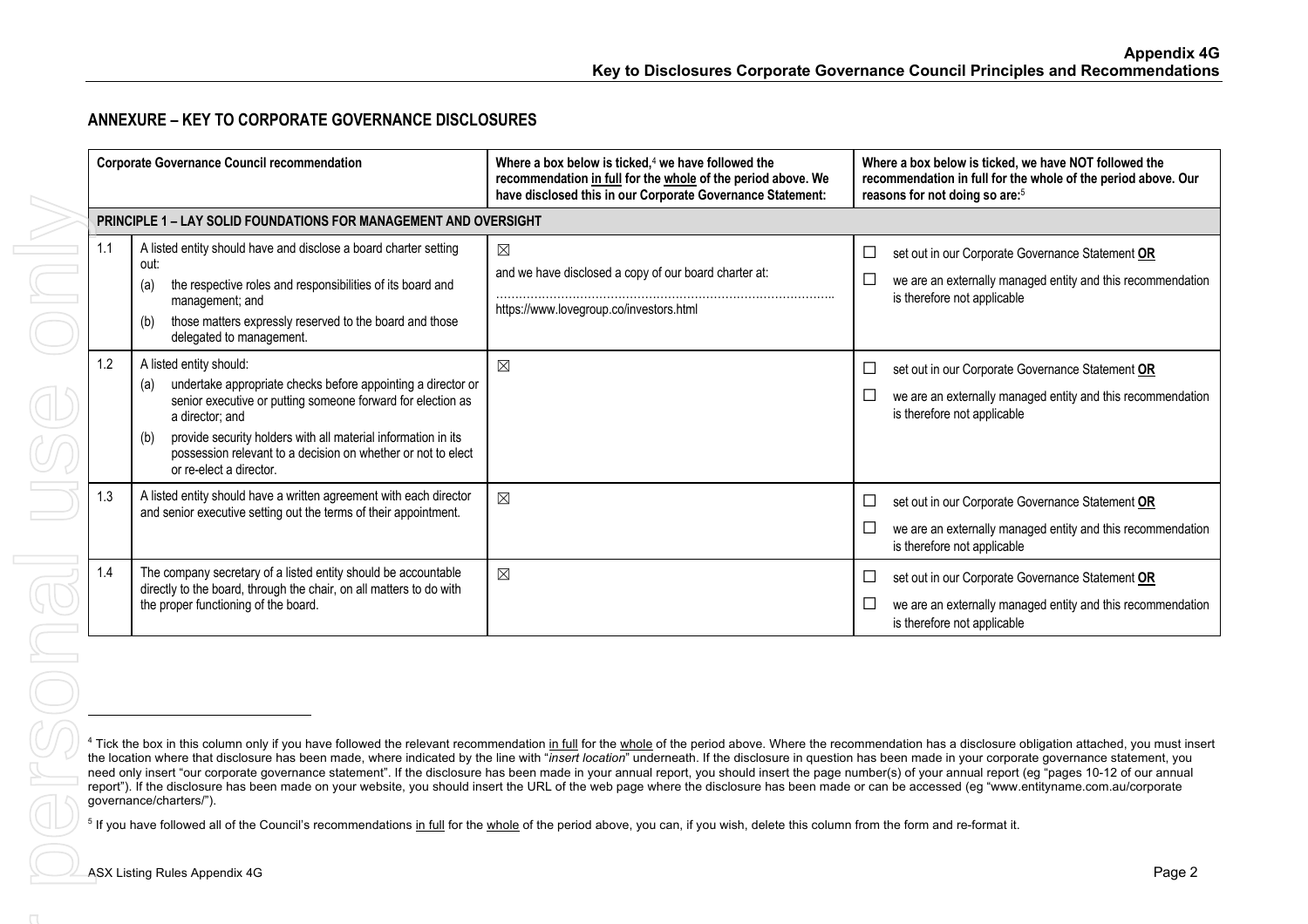|     | <b>Corporate Governance Council recommendation</b>                                                                                                                                                                                                                                                                                                                                                                                                                                                                                                                                                                                                                                                                                                                                                                                                                                                                                                                                                                                                                                                                                                                                                                                                                  | Where a box below is ticked, $4$ we have followed the<br>recommendation in full for the whole of the period above. We<br>have disclosed this in our Corporate Governance Statement:                                                                                                                                                                                                                                                                                                                                           | Where a box below is ticked, we have NOT followed the<br>recommendation in full for the whole of the period above. Our<br>reasons for not doing so are: <sup>5</sup> |
|-----|---------------------------------------------------------------------------------------------------------------------------------------------------------------------------------------------------------------------------------------------------------------------------------------------------------------------------------------------------------------------------------------------------------------------------------------------------------------------------------------------------------------------------------------------------------------------------------------------------------------------------------------------------------------------------------------------------------------------------------------------------------------------------------------------------------------------------------------------------------------------------------------------------------------------------------------------------------------------------------------------------------------------------------------------------------------------------------------------------------------------------------------------------------------------------------------------------------------------------------------------------------------------|-------------------------------------------------------------------------------------------------------------------------------------------------------------------------------------------------------------------------------------------------------------------------------------------------------------------------------------------------------------------------------------------------------------------------------------------------------------------------------------------------------------------------------|----------------------------------------------------------------------------------------------------------------------------------------------------------------------|
| 1.5 | A listed entity should:<br>have and disclose a diversity policy;<br>(a)<br>through its board or a committee of the board set<br>(b)<br>measurable objectives for achieving gender diversity in the<br>composition of its board, senior executives and workforce<br>generally; and<br>disclose in relation to each reporting period:<br>(c)<br>the measurable objectives set for that period to<br>(1)<br>achieve gender diversity;<br>the entity's progress towards achieving those<br>(2)<br>objectives; and<br>either:<br>(3)<br>the respective proportions of men and women<br>(A)<br>on the board, in senior executive positions and<br>across the whole workforce (including how the<br>entity has defined "senior executive" for these<br>purposes); or<br>if the entity is a "relevant employer" under the<br>(B)<br>Workplace Gender Equality Act, the entity's<br>most recent "Gender Equality Indicators", as<br>defined in and published under that Act.<br>If the entity was in the S&P / ASX 300 Index at the<br>commencement of the reporting period, the measurable objective<br>for achieving gender diversity in the composition of its board<br>should be to have not less than 30% of its directors of each<br>gender within a specified period. | $\boxtimes$<br>and we have disclosed a copy of our diversity policy at:<br>https://www.lovegroup.co/investors.html<br>and we have disclosed the information referred to in paragraph (c)<br>at:<br>https://www.lovegroup.co/investors.html<br>and if we were included in the S&P / ASX 300 Index at the<br>commencement of the reporting period our measurable objective for<br>achieving gender diversity in the composition of its board of not less<br>than 30% of its directors of each gender within a specified period. | $\Box$<br>set out in our Corporate Governance Statement OR<br>$\Box$<br>we are an externally managed entity and this recommendation<br>is therefore not applicable   |
| 1.6 | A listed entity should:<br>have and disclose a process for periodically evaluating the<br>(a)<br>performance of the board, its committees and individual<br>directors; and<br>disclose for each reporting period whether a performance<br>(b)<br>evaluation has been undertaken in accordance with that<br>process during or in respect of that period.                                                                                                                                                                                                                                                                                                                                                                                                                                                                                                                                                                                                                                                                                                                                                                                                                                                                                                             | ⊠<br>and we have disclosed the evaluation process referred to in<br>paragraph (a) at:<br>https://www.lovegroup.co/investors.html<br>and whether a performance evaluation was undertaken for the<br>reporting period in accordance with that process at:<br>https://www.lovegroup.co/investors.html                                                                                                                                                                                                                            | set out in our Corporate Governance Statement OR<br>⊔<br>□<br>we are an externally managed entity and this recommendation<br>is therefore not applicable             |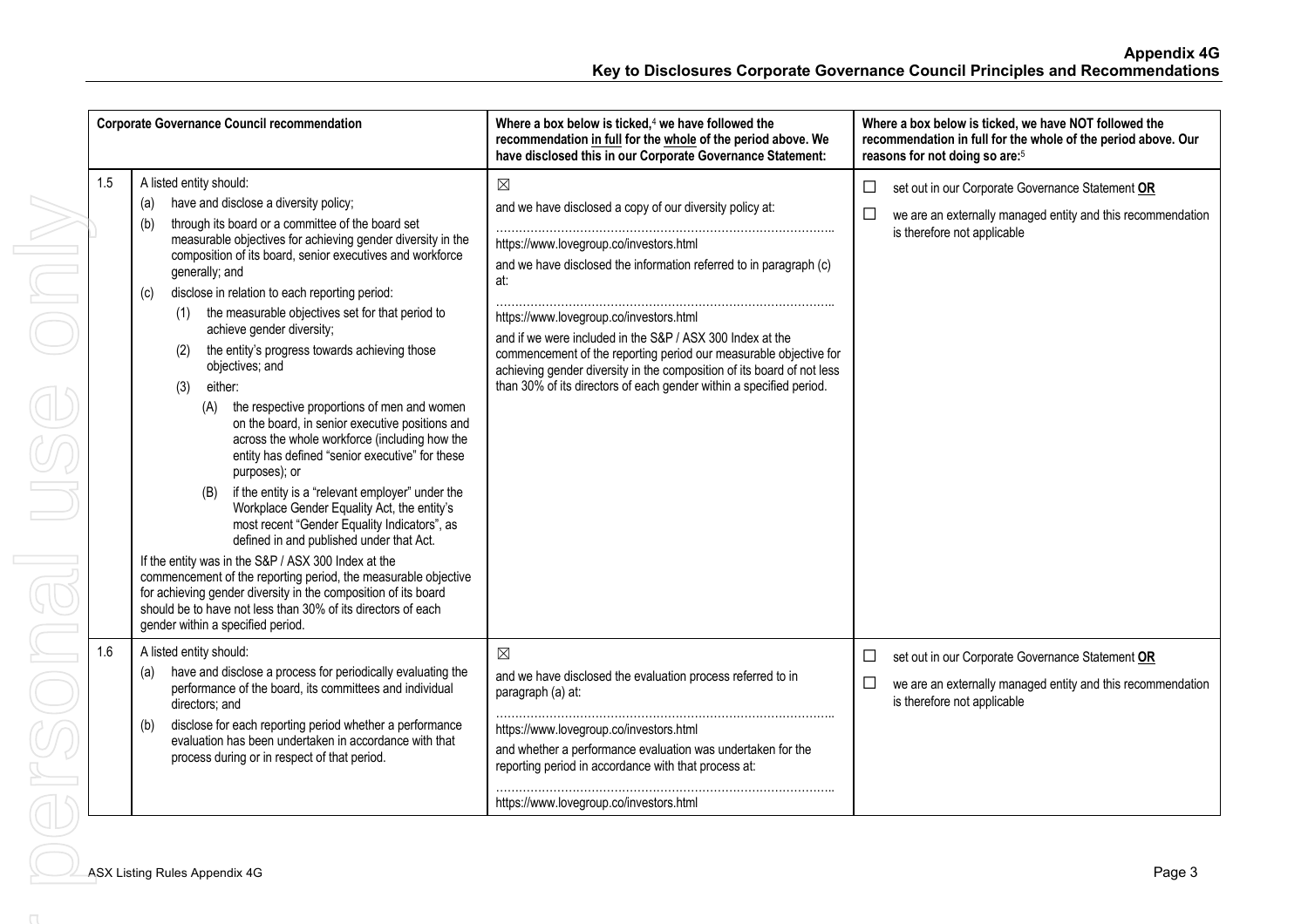| <b>Corporate Governance Council recommendation</b> |                                                                                                                                                                                                                                                                                                                                                    | Where a box below is ticked, $4$ we have followed the<br>recommendation in full for the whole of the period above. We<br>have disclosed this in our Corporate Governance Statement:                                                                                                                | Where a box below is ticked, we have NOT followed the<br>recommendation in full for the whole of the period above. Our<br>reasons for not doing so are: <sup>5</sup> |
|----------------------------------------------------|----------------------------------------------------------------------------------------------------------------------------------------------------------------------------------------------------------------------------------------------------------------------------------------------------------------------------------------------------|----------------------------------------------------------------------------------------------------------------------------------------------------------------------------------------------------------------------------------------------------------------------------------------------------|----------------------------------------------------------------------------------------------------------------------------------------------------------------------|
| 1.7                                                | A listed entity should:<br>have and disclose a process for evaluating the performance<br>(a)<br>of its senior executives at least once every reporting period;<br>and<br>disclose for each reporting period whether a performance<br>(b)<br>evaluation has been undertaken in accordance with that<br>process during or in respect of that period. | ⊠<br>and we have disclosed the evaluation process referred to in<br>paragraph (a) at:<br>https://www.lovegroup.co/investors.html<br>and whether a performance evaluation was undertaken for the<br>reporting period in accordance with that process at:<br>https://www.lovegroup.co/investors.html | set out in our Corporate Governance Statement OR<br>we are an externally managed entity and this recommendation<br>is therefore not applicable                       |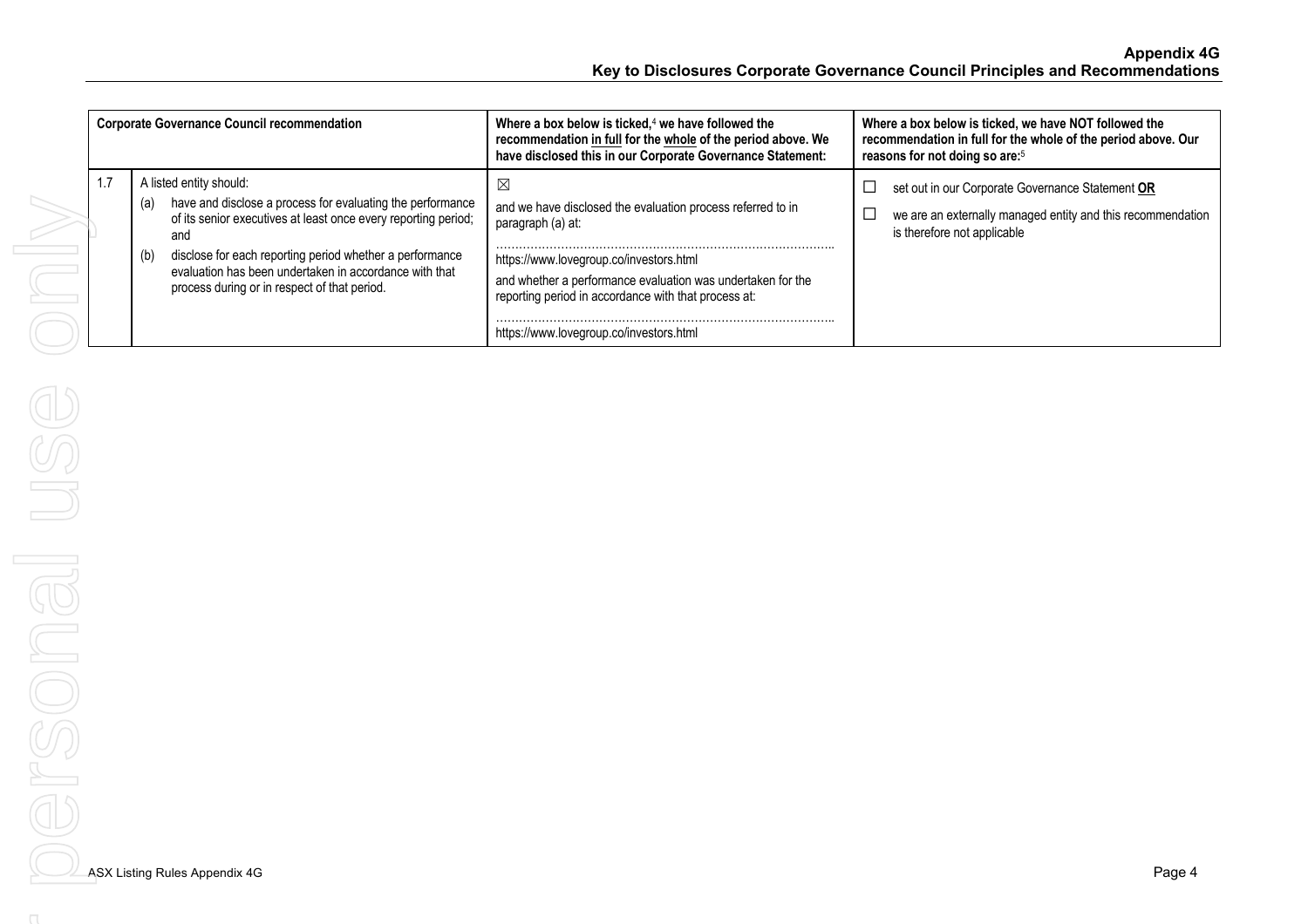**Appendix 4G Key to Disclosures Corporate Governance Council Principles and Recommendations**

|     | <b>Corporate Governance Council recommendation</b>                                                                                                                                                                                                                                                                                                                                                                                                                                                                                                                                                                                                                                                                                                                                                                                     | Where a box below is ticked, $4$ we have followed the<br>recommendation in full for the whole of the period above. We<br>have disclosed this in our Corporate Governance Statement:                                                                                                                                                                                                                                                                                                                                                                                                          | Where a box below is ticked, we have NOT followed the<br>recommendation in full for the whole of the period above. Our<br>reasons for not doing so are: <sup>5</sup> |
|-----|----------------------------------------------------------------------------------------------------------------------------------------------------------------------------------------------------------------------------------------------------------------------------------------------------------------------------------------------------------------------------------------------------------------------------------------------------------------------------------------------------------------------------------------------------------------------------------------------------------------------------------------------------------------------------------------------------------------------------------------------------------------------------------------------------------------------------------------|----------------------------------------------------------------------------------------------------------------------------------------------------------------------------------------------------------------------------------------------------------------------------------------------------------------------------------------------------------------------------------------------------------------------------------------------------------------------------------------------------------------------------------------------------------------------------------------------|----------------------------------------------------------------------------------------------------------------------------------------------------------------------|
|     | PRINCIPLE 2 - STRUCTURE THE BOARD TO BE EFFECTIVE AND ADD VALUE                                                                                                                                                                                                                                                                                                                                                                                                                                                                                                                                                                                                                                                                                                                                                                        |                                                                                                                                                                                                                                                                                                                                                                                                                                                                                                                                                                                              |                                                                                                                                                                      |
| 2.1 | The board of a listed entity should:<br>have a nomination committee which:<br>(a)<br>has at least three members, a majority of whom are<br>(1)<br>independent directors; and<br>is chaired by an independent director,<br>(2)<br>and disclose:<br>the charter of the committee:<br>(3)<br>the members of the committee; and<br>(4)<br>as at the end of each reporting period, the number<br>(5)<br>of times the committee met throughout the period<br>and the individual attendances of the members at<br>those meetings; or<br>if it does not have a nomination committee, disclose that<br>(b)<br>fact and the processes it employs to address board<br>succession issues and to ensure that the board has the<br>appropriate balance of skills, knowledge, experience,<br>independence and diversity to enable it to discharge its | [If the entity complies with paragraph (a):]<br>and we have disclosed a copy of the charter of the committee at:<br>and the information referred to in paragraphs (4) and (5) at:<br>[If the entity complies with paragraph (b):]<br>and we have disclosed the fact that we do not have a nomination<br>committee and the processes we employ to address board<br>succession issues and to ensure that the board has the appropriate<br>balance of skills, knowledge, experience, independence and<br>diversity to enable it to discharge its duties and responsibilities<br>effectively at: | X<br>set out in our Corporate Governance Statement OR<br>we are an externally managed entity and this recommendation<br>is therefore not applicable                  |
| 2.2 | duties and responsibilities effectively.<br>A listed entity should have and disclose a board skills matrix<br>setting out the mix of skills that the board currently has or is<br>looking to achieve in its membership.                                                                                                                                                                                                                                                                                                                                                                                                                                                                                                                                                                                                                | [insert location]<br>$\boxtimes$<br>and we have disclosed our board skills matrix at:<br>https://www.lovegroup.co/investors.html                                                                                                                                                                                                                                                                                                                                                                                                                                                             | set out in our Corporate Governance Statement OR<br>$\Box$<br>we are an externally managed entity and this recommendation<br>L<br>is therefore not applicable        |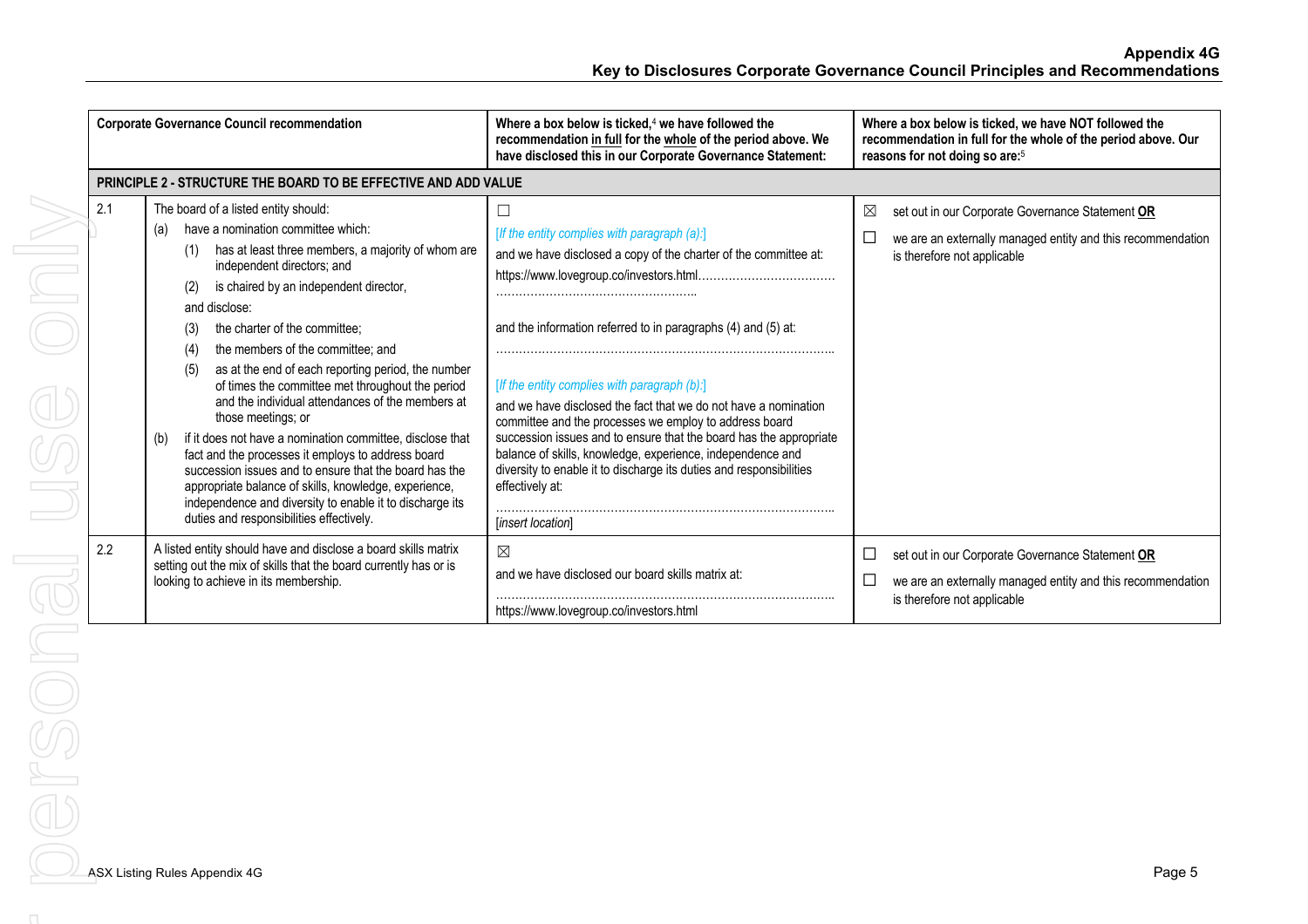| <b>Corporate Governance Council recommendation</b> |                                                                                                                                                                                                                                                                                                                                                                                                                                                                                                                                           | Where a box below is ticked, $4$ we have followed the<br>recommendation in full for the whole of the period above. We<br>have disclosed this in our Corporate Governance Statement:                                                                                                                                                              | Where a box below is ticked, we have NOT followed the<br>recommendation in full for the whole of the period above. Our<br>reasons for not doing so are: <sup>5</sup> |
|----------------------------------------------------|-------------------------------------------------------------------------------------------------------------------------------------------------------------------------------------------------------------------------------------------------------------------------------------------------------------------------------------------------------------------------------------------------------------------------------------------------------------------------------------------------------------------------------------------|--------------------------------------------------------------------------------------------------------------------------------------------------------------------------------------------------------------------------------------------------------------------------------------------------------------------------------------------------|----------------------------------------------------------------------------------------------------------------------------------------------------------------------|
| 2.3                                                | A listed entity should disclose:<br>the names of the directors considered by the board to be<br>(a)<br>independent directors;<br>if a director has an interest, position, affiliation or<br>(b)<br>relationship of the type described in Box 2.3 but the board<br>is of the opinion that it does not compromise the<br>independence of the director, the nature of the interest,<br>position or relationship in question and an explanation of<br>why the board is of that opinion; and<br>the length of service of each director.<br>(c) | $\boxtimes$<br>and we have disclosed the names of the directors considered by the<br>board to be independent directors at:<br>https://www.lovegroup.co/investors.html<br>and, where applicable, the information referred to in paragraph (b)<br>at:<br>https://www.lovegroup.co/investors.html<br>and the length of service of each director at: | set out in our Corporate Governance Statement<br>$\Box$                                                                                                              |
|                                                    |                                                                                                                                                                                                                                                                                                                                                                                                                                                                                                                                           | https://www.lovegroup.co/investors.html                                                                                                                                                                                                                                                                                                          |                                                                                                                                                                      |
| 2.4                                                | A majority of the board of a listed entity should be independent<br>directors.                                                                                                                                                                                                                                                                                                                                                                                                                                                            | $\boxtimes$                                                                                                                                                                                                                                                                                                                                      | set out in our Corporate Governance Statement OR<br>we are an externally managed entity and this recommendation<br>is therefore not applicable                       |
| 2.5                                                | The chair of the board of a listed entity should be an<br>independent director and, in particular, should not be the same<br>person as the CEO of the entity.                                                                                                                                                                                                                                                                                                                                                                             | $\boxtimes$                                                                                                                                                                                                                                                                                                                                      | set out in our Corporate Governance Statement OR<br>$\Box$<br>we are an externally managed entity and this recommendation<br>is therefore not applicable             |
| 2.6                                                | A listed entity should have a program for inducting new<br>directors and for periodically reviewing whether there is a need<br>for existing directors to undertake professional development to<br>maintain the skills and knowledge needed to perform their role<br>as directors effectively.                                                                                                                                                                                                                                             | $\boxtimes$                                                                                                                                                                                                                                                                                                                                      | set out in our Corporate Governance Statement OR<br>$\Box$<br>we are an externally managed entity and this recommendation<br>is therefore not applicable             |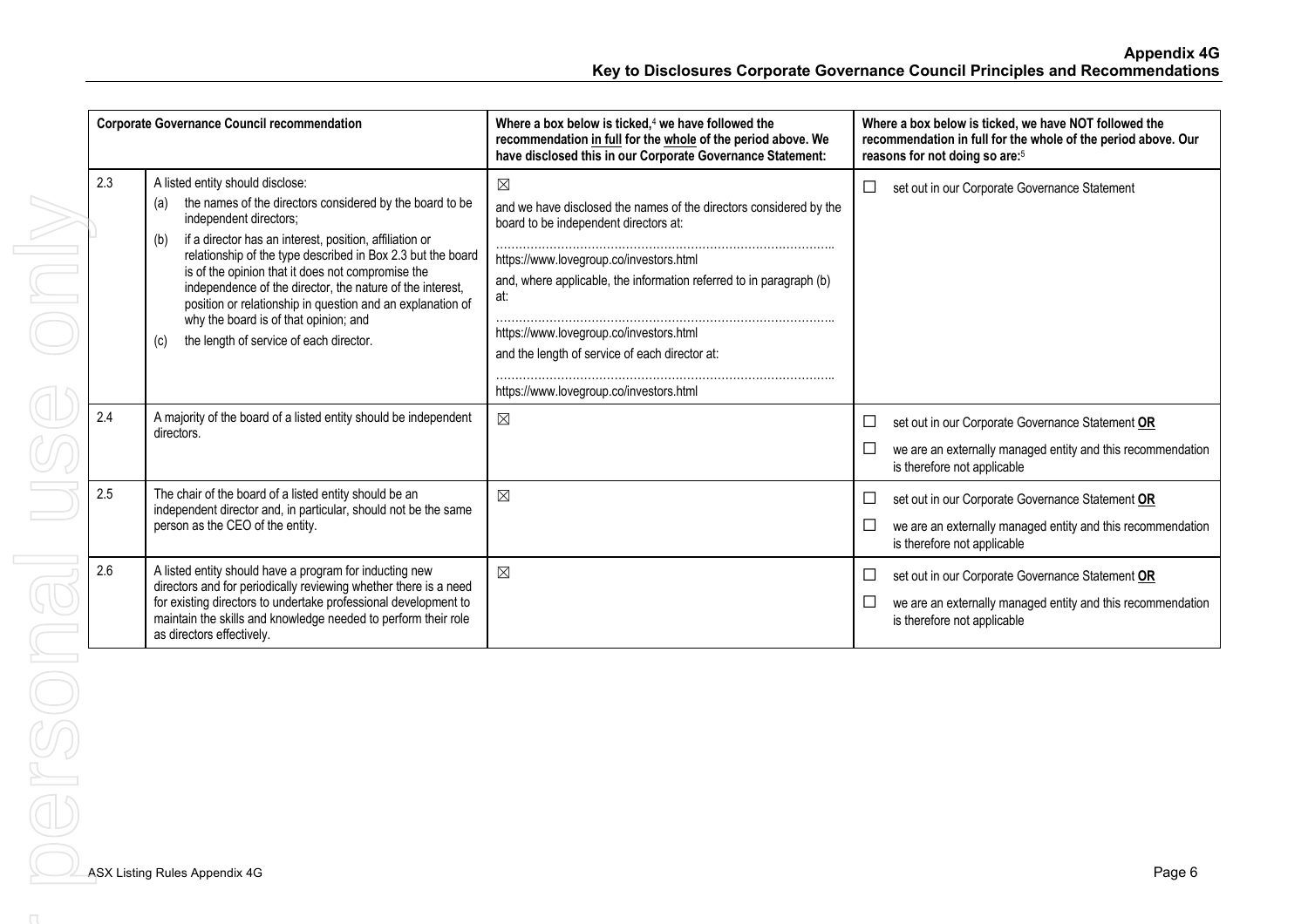**Appendix 4G Key to Disclosures Corporate Governance Council Principles and Recommendations**

|     | <b>Corporate Governance Council recommendation</b>                                                                                                                                                                                                                                                                                                                                                         | Where a box below is ticked, $4$ we have followed the<br>recommendation in full for the whole of the period above. We<br>have disclosed this in our Corporate Governance Statement: | Where a box below is ticked, we have NOT followed the<br>recommendation in full for the whole of the period above. Our<br>reasons for not doing so are: <sup>5</sup> |
|-----|------------------------------------------------------------------------------------------------------------------------------------------------------------------------------------------------------------------------------------------------------------------------------------------------------------------------------------------------------------------------------------------------------------|-------------------------------------------------------------------------------------------------------------------------------------------------------------------------------------|----------------------------------------------------------------------------------------------------------------------------------------------------------------------|
|     | PRINCIPLE 3 - INSTIL A CULTURE OF ACTING LAWFULLY, ETHICALLY AND RESPONSIBLY                                                                                                                                                                                                                                                                                                                               |                                                                                                                                                                                     |                                                                                                                                                                      |
| 3.1 | A listed entity should articulate and disclose its values.                                                                                                                                                                                                                                                                                                                                                 | $\boxtimes$<br>and we have disclosed our values at:<br>https://www.lovegroup.co/investors.html                                                                                      | □<br>set out in our Corporate Governance Statement                                                                                                                   |
| 3.2 | A listed entity should:<br>have and disclose a code of conduct for its directors.<br>(a)<br>senior executives and employees; and<br>ensure that the board or a committee of the board is<br>(b)<br>informed of any material breaches of that code by a<br>director or senior executive; and<br>any other material breaches of that code that call into<br>(2)<br>question the culture of the organisation. | $\boxtimes$<br>and we have disclosed our code of conduct at:<br>https://www.lovegroup.co/investors.html                                                                             | set out in our Corporate Governance Statement<br>$\Box$                                                                                                              |
| 3.3 | A listed entity should:<br>have and disclose a whistleblower policy; and<br>(a)<br>ensure that the board or a committee of the board is<br>(b)<br>informed of any material incidents reported under that<br>policy.                                                                                                                                                                                        | $\boxtimes$<br>and we have disclosed our whistleblower policy at:<br>https://www.lovegroup.co/investors.html                                                                        | □<br>set out in our Corporate Governance Statement                                                                                                                   |
| 3.4 | A listed entity should:<br>have and disclose an anti-bribery and corruption policy;<br>(a)<br>and<br>ensure that the board or committee of the board is<br>(b)<br>informed of any material breaches of that policy.                                                                                                                                                                                        | $\boxtimes$<br>and we have disclosed our anti-bribery and corruption policy at:<br>https://www.lovegroup.co/investors.html                                                          | П<br>set out in our Corporate Governance Statement                                                                                                                   |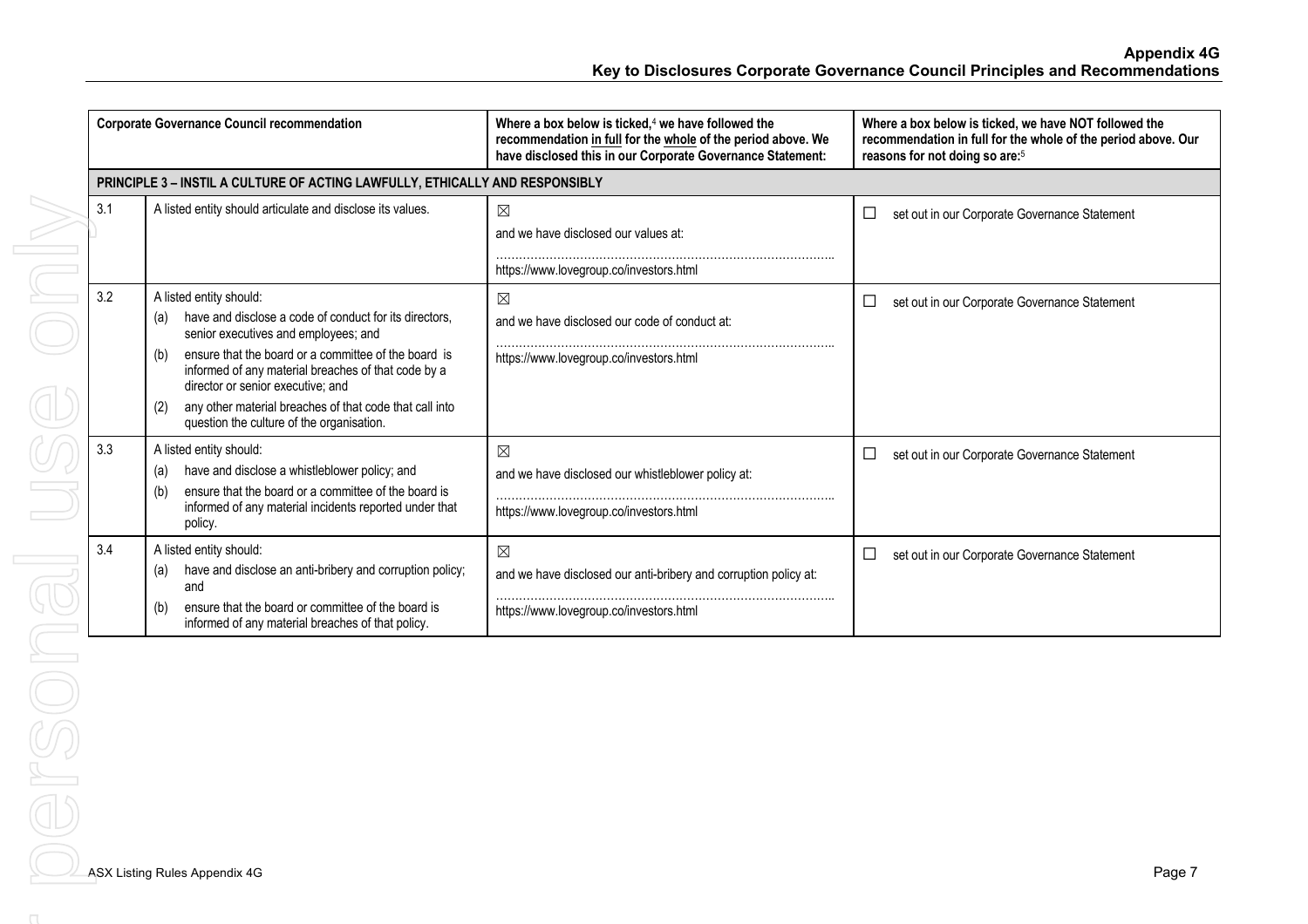|     | <b>Corporate Governance Council recommendation</b>                                                                                                                                                                                                                                                                                                                                                                                                                                                                                                                                                                                                                                                                                                                                                                                                                                                                                                                                                  | Where a box below is ticked, <sup>4</sup> we have followed the<br>recommendation in full for the whole of the period above. We<br>have disclosed this in our Corporate Governance Statement:                                                                                                                                                                                                                                                                                                                                                                                                             | Where a box below is ticked, we have NOT followed the<br>recommendation in full for the whole of the period above. Our<br>reasons for not doing so are: <sup>5</sup> |
|-----|-----------------------------------------------------------------------------------------------------------------------------------------------------------------------------------------------------------------------------------------------------------------------------------------------------------------------------------------------------------------------------------------------------------------------------------------------------------------------------------------------------------------------------------------------------------------------------------------------------------------------------------------------------------------------------------------------------------------------------------------------------------------------------------------------------------------------------------------------------------------------------------------------------------------------------------------------------------------------------------------------------|----------------------------------------------------------------------------------------------------------------------------------------------------------------------------------------------------------------------------------------------------------------------------------------------------------------------------------------------------------------------------------------------------------------------------------------------------------------------------------------------------------------------------------------------------------------------------------------------------------|----------------------------------------------------------------------------------------------------------------------------------------------------------------------|
|     | <b>PRINCIPLE 4 - SAFEGUARD THE INTEGRITY OF CORPORATE REPORTS</b>                                                                                                                                                                                                                                                                                                                                                                                                                                                                                                                                                                                                                                                                                                                                                                                                                                                                                                                                   |                                                                                                                                                                                                                                                                                                                                                                                                                                                                                                                                                                                                          |                                                                                                                                                                      |
| 4.1 | The board of a listed entity should:<br>have an audit committee which:<br>(a)<br>has at least three members, all of whom are non-<br>(1)<br>executive directors and a majority of whom are<br>independent directors; and<br>is chaired by an independent director, who is not<br>(2)<br>the chair of the board.<br>and disclose:<br>the charter of the committee;<br>(3)<br>the relevant qualifications and experience of the<br>(4)<br>members of the committee; and<br>in relation to each reporting period, the number of<br>(5)<br>times the committee met throughout the period and<br>the individual attendances of the members at those<br>meetings; or<br>if it does not have an audit committee, disclose that fact<br>(b)<br>and the processes it employs that independently verify<br>and safeguard the integrity of its corporate reporting,<br>including the processes for the appointment and removal<br>of the external auditor and the rotation of the audit<br>engagement partner. | $\Box$<br>[If the entity complies with paragraph (a):]<br>and we have disclosed a copy of the charter of the committee at:<br>and the information referred to in paragraphs (4) and (5) at:<br>[If the entity complies with paragraph (b):]<br>and we have disclosed the fact that we do not have an audit<br>committee and the processes we employ that independently verify<br>and safeguard the integrity of our corporate reporting, including the<br>processes for the appointment and removal of the external auditor<br>and the rotation of the audit engagement partner at:<br>[insert location] | set out in our Corporate Governance Statement<br>⊠                                                                                                                   |
| 4.2 | The board of a listed entity should, before it approves the<br>entity's financial statements for a financial period, receive from<br>its CEO and CFO a declaration that, in their opinion, the<br>financial records of the entity have been properly maintained<br>and that the financial statements comply with the appropriate<br>accounting standards and give a true and fair view of the<br>financial position and performance of the entity and that the<br>opinion has been formed on the basis of a sound system of risk<br>management and internal control which is operating effectively.                                                                                                                                                                                                                                                                                                                                                                                                 | $\boxtimes$                                                                                                                                                                                                                                                                                                                                                                                                                                                                                                                                                                                              | set out in our Corporate Governance Statement                                                                                                                        |
| 4.3 | A listed entity should disclose its process to verify the integrity<br>of any periodic corporate report it releases to the market that is<br>not audited or reviewed by an external auditor.                                                                                                                                                                                                                                                                                                                                                                                                                                                                                                                                                                                                                                                                                                                                                                                                        | $\boxtimes$                                                                                                                                                                                                                                                                                                                                                                                                                                                                                                                                                                                              | set out in our Corporate Governance Statement<br>$\Box$                                                                                                              |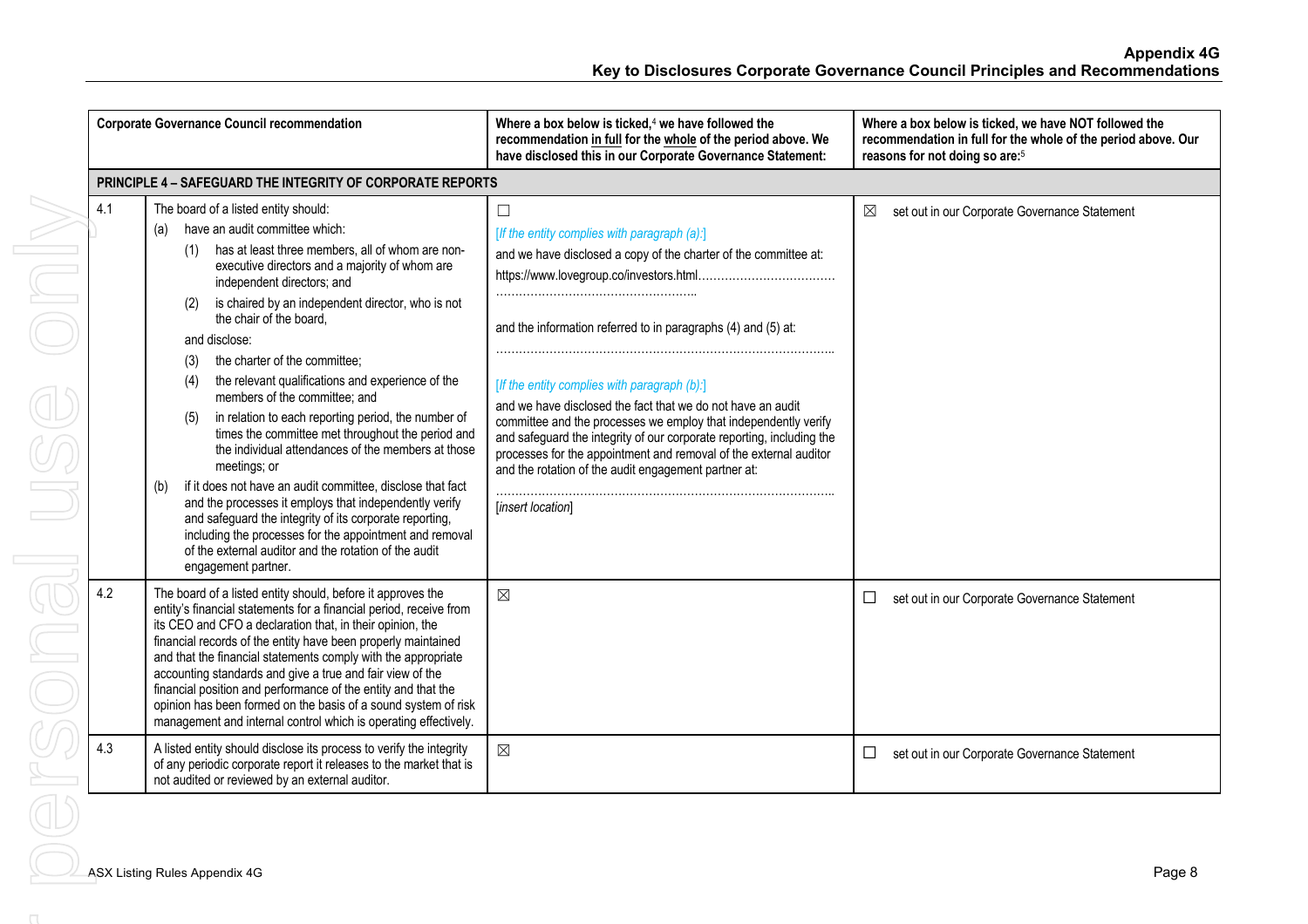|     | <b>Corporate Governance Council recommendation</b>                                                                                                                                                                 | Where a box below is ticked, $4$ we have followed the<br>recommendation in full for the whole of the period above. We<br>have disclosed this in our Corporate Governance Statement: | Where a box below is ticked, we have NOT followed the<br>recommendation in full for the whole of the period above. Our<br>reasons for not doing so are: <sup>5</sup> |
|-----|--------------------------------------------------------------------------------------------------------------------------------------------------------------------------------------------------------------------|-------------------------------------------------------------------------------------------------------------------------------------------------------------------------------------|----------------------------------------------------------------------------------------------------------------------------------------------------------------------|
|     | <b>PRINCIPLE 5 - MAKE TIMELY AND BALANCED DISCLOSURE</b>                                                                                                                                                           |                                                                                                                                                                                     |                                                                                                                                                                      |
| 5.1 | A listed entity should have and disclose a written policy for<br>complying with its continuous disclosure obligations under<br>listing rule 3.1.                                                                   | $\boxtimes$<br>and we have disclosed our continuous disclosure compliance policy<br>at:<br>https://www.lovegroup.co/investors.html                                                  | set out in our Corporate Governance Statement<br>$\Box$                                                                                                              |
| 5.2 | A listed entity should ensure that its board receives copies of all<br>material market announcements promptly after they have been<br>made.                                                                        | $\boxtimes$                                                                                                                                                                         | set out in our Corporate Governance Statement<br>$\Box$                                                                                                              |
| 5.3 | A listed entity that gives a new and substantive investor or<br>analyst presentation should release a copy of the presentation<br>materials on the ASX Market Announcements Platform ahead<br>of the presentation. | $\boxtimes$                                                                                                                                                                         | set out in our Corporate Governance Statement<br>$\Box$                                                                                                              |
|     | <b>PRINCIPLE 6 - RESPECT THE RIGHTS OF SECURITY HOLDERS</b>                                                                                                                                                        |                                                                                                                                                                                     |                                                                                                                                                                      |
| 6.1 | A listed entity should provide information about itself and its<br>governance to investors via its website.                                                                                                        | $\boxtimes$<br>and we have disclosed information about us and our governance on<br>our website at:                                                                                  | $\Box$<br>set out in our Corporate Governance Statement                                                                                                              |
|     |                                                                                                                                                                                                                    | https://www.lovegroup.co/investors.html                                                                                                                                             |                                                                                                                                                                      |
| 6.2 | A listed entity should have an investor relations program that<br>facilitates effective two-way communication with investors.                                                                                      | $\boxtimes$                                                                                                                                                                         | set out in our Corporate Governance Statement<br>$\Box$                                                                                                              |
| 6.3 | A listed entity should disclose how it facilitates and encourages<br>participation at meetings of security holders.                                                                                                | $\boxtimes$<br>and we have disclosed how we facilitate and encourage participation<br>at meetings of security holders at:<br>https://www.lovegroup.co/investors.html                | set out in our Corporate Governance Statement<br>$\Box$                                                                                                              |
| 6.4 | A listed entity should ensure that all substantive resolutions at a<br>meeting of security holders are decided by a poll rather than by<br>a show of hands.                                                        | $\boxtimes$                                                                                                                                                                         | set out in our Corporate Governance Statement<br>ப                                                                                                                   |
| 6.5 | A listed entity should give security holders the option to receive<br>communications from, and send communications to, the entity<br>and its security registry electronically.                                     | $\boxtimes$                                                                                                                                                                         | set out in our Corporate Governance Statement<br>ப                                                                                                                   |
|     | <b>ASX Listing Rules Appendix 4G</b>                                                                                                                                                                               |                                                                                                                                                                                     | Page 9                                                                                                                                                               |
|     |                                                                                                                                                                                                                    |                                                                                                                                                                                     |                                                                                                                                                                      |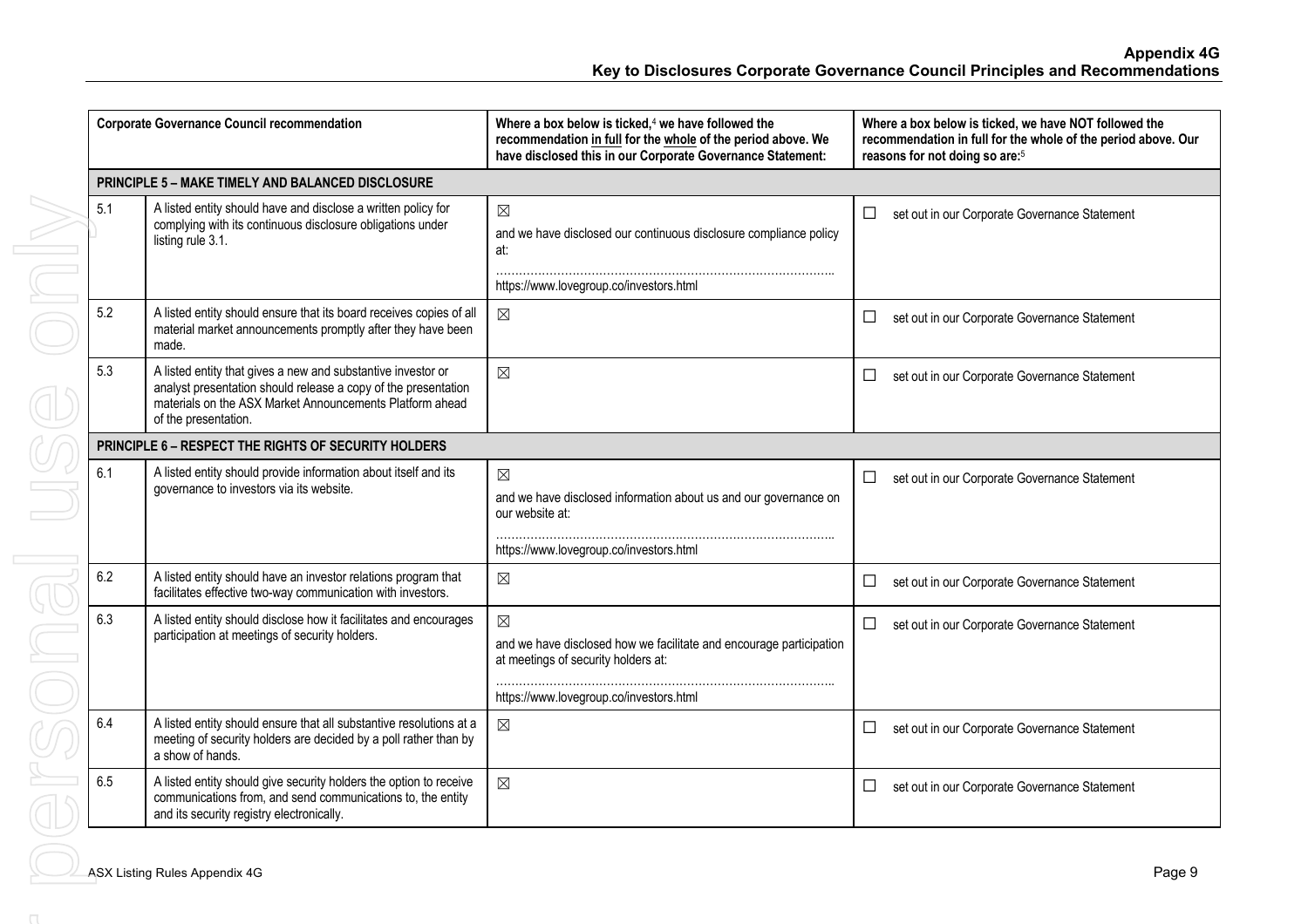|     | <b>Corporate Governance Council recommendation</b>                                                                                                                                                                                                                                           | Where a box below is ticked. <sup>4</sup> we have followed the<br>recommendation in full for the whole of the period above. We<br>have disclosed this in our Corporate Governance Statement:                                                                                                           | Where a box below is ticked, we have NOT followed the<br>recommendation in full for the whole of the period above. Our<br>reasons for not doing so are: <sup>5</sup> |
|-----|----------------------------------------------------------------------------------------------------------------------------------------------------------------------------------------------------------------------------------------------------------------------------------------------|--------------------------------------------------------------------------------------------------------------------------------------------------------------------------------------------------------------------------------------------------------------------------------------------------------|----------------------------------------------------------------------------------------------------------------------------------------------------------------------|
|     | <b>PRINCIPLE 7 - RECOGNISE AND MANAGE RISK</b>                                                                                                                                                                                                                                               |                                                                                                                                                                                                                                                                                                        |                                                                                                                                                                      |
| 7.1 | The board of a listed entity should:<br>have a committee or committees to oversee risk, each of<br>(a)<br>which:<br>has at least three members, a majority of whom are<br>(1)<br>independent directors; and<br>is chaired by an independent director,<br>(2)                                 | □<br>[If the entity complies with paragraph (a):]<br>and we have disclosed a copy of the charter of the committee at:<br>https://www.lovegroup.co/investors.html                                                                                                                                       | $\boxtimes$<br>set out in our Corporate Governance Statement                                                                                                         |
|     | and disclose:<br>the charter of the committee:<br>(3)<br>the members of the committee; and<br>(4)<br>as at the end of each reporting period, the number<br>(5)<br>of times the committee met throughout the period<br>and the individual attendances of the members at<br>those meetings; or | and the information referred to in paragraphs (4) and (5) at:<br>[If the entity complies with paragraph (b):]<br>and we have disclosed the fact that we do not have a risk committee<br>or committees that satisfy (a) and the processes we employ for<br>overseeing our risk management framework at: |                                                                                                                                                                      |
|     | if it does not have a risk committee or committees that<br>(b)<br>satisfy (a) above, disclose that fact and the processes it<br>employs for overseeing the entity's risk management<br>framework.                                                                                            | [insert location]                                                                                                                                                                                                                                                                                      |                                                                                                                                                                      |
| 7.2 | The board or a committee of the board should:<br>review the entity's risk management framework at least<br>(a)<br>annually to satisfy itself that it continues to be sound and<br>that the entity is operating with due regard to the risk<br>appetite set by the board; and                 | $\boxtimes$<br>and we have disclosed whether a review of the entity's risk<br>management framework was undertaken during the reporting period<br>at:                                                                                                                                                   | set out in our Corporate Governance Statement                                                                                                                        |
|     | disclose, in relation to each reporting period, whether<br>(b)<br>such a review has taken place.                                                                                                                                                                                             | https://www.lovegroup.co/investors.html                                                                                                                                                                                                                                                                |                                                                                                                                                                      |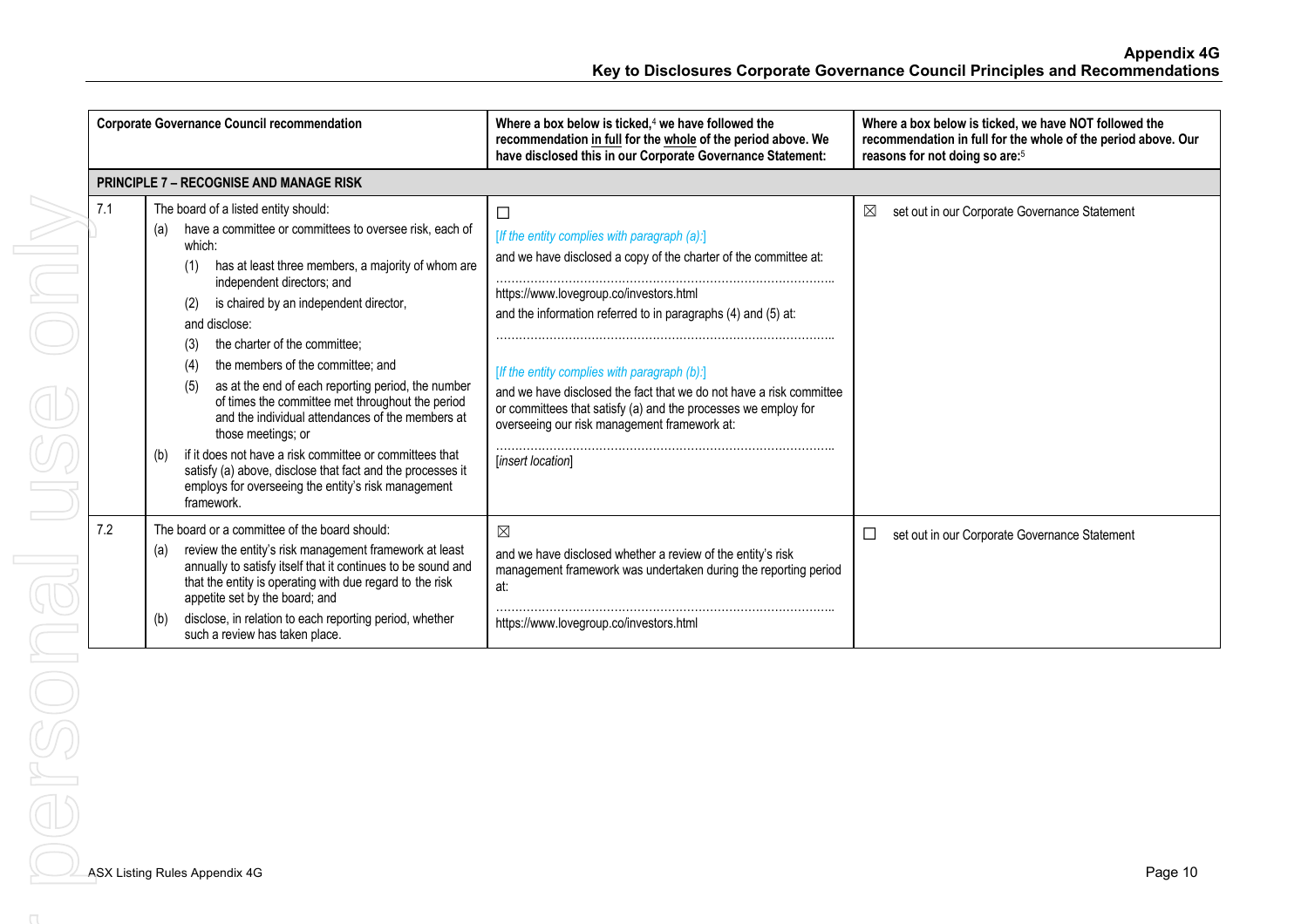| <b>Corporate Governance Council recommendation</b> |                                                                                                                                                                                                                                                                                                                                                                                          | Where a box below is ticked, $4$ we have followed the<br>recommendation in full for the whole of the period above. We<br>have disclosed this in our Corporate Governance Statement:                                                                                                                                                                                                                                                                                                                 | Where a box below is ticked, we have NOT followed the<br>recommendation in full for the whole of the period above. Our<br>reasons for not doing so are: <sup>5</sup> |
|----------------------------------------------------|------------------------------------------------------------------------------------------------------------------------------------------------------------------------------------------------------------------------------------------------------------------------------------------------------------------------------------------------------------------------------------------|-----------------------------------------------------------------------------------------------------------------------------------------------------------------------------------------------------------------------------------------------------------------------------------------------------------------------------------------------------------------------------------------------------------------------------------------------------------------------------------------------------|----------------------------------------------------------------------------------------------------------------------------------------------------------------------|
| 7.3                                                | A listed entity should disclose:<br>if it has an internal audit function, how the function is<br>(a)<br>structured and what role it performs; or<br>if it does not have an internal audit function, that fact and<br>(b)<br>the processes it employs for evaluating and continually<br>improving the effectiveness of its governance, risk<br>management and internal control processes. | $\Box$<br>[If the entity complies with paragraph (a):]<br>and we have disclosed how our internal audit function is structured<br>and what role it performs at:<br>[insert location]<br>[If the entity complies with paragraph (b):]<br>and we have disclosed the fact that we do not have an internal audit<br>function and the processes we employ for evaluating and continually<br>improving the effectiveness of our risk management and internal<br>control processes at:<br>[insert location] | $\boxtimes$<br>set out in our Corporate Governance Statement                                                                                                         |
| 7.4                                                | A listed entity should disclose whether it has any material<br>exposure to environmental or social risks and, if it does, how it<br>manages or intends to manage those risks.                                                                                                                                                                                                            | ⊠<br>and we have disclosed whether we have any material exposure to<br>environmental and social risks at:<br>https://www.lovegroup.co/investors.html<br>and, if we do, how we manage or intend to manage those risks at:<br>https://www.lovegroup.co/investors.html                                                                                                                                                                                                                                 | set out in our Corporate Governance Statement<br>ப                                                                                                                   |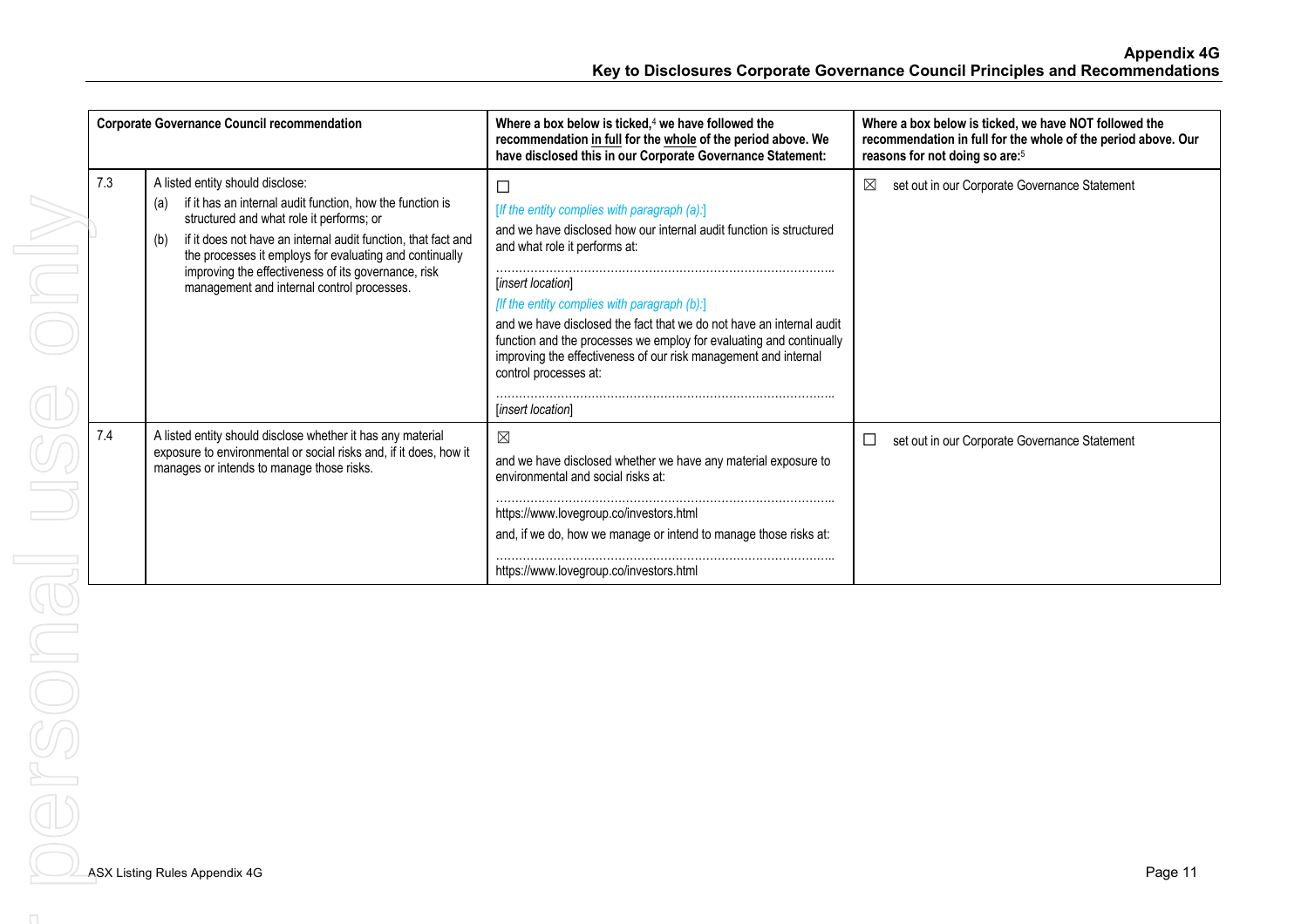|            | <b>Corporate Governance Council recommendation</b>                                                                                                                                                                                                                                                                                                                                                                                                                                                                                                                                                                                                                                                                                                                                | Where a box below is ticked, $4$ we have followed the<br>recommendation in full for the whole of the period above. We<br>have disclosed this in our Corporate Governance Statement:                                                                                                                                                                                                                                                                                                                                                                                                             | Where a box below is ticked, we have NOT followed the<br>recommendation in full for the whole of the period above. Our<br>reasons for not doing so are: <sup>5</sup>                                                        |
|------------|-----------------------------------------------------------------------------------------------------------------------------------------------------------------------------------------------------------------------------------------------------------------------------------------------------------------------------------------------------------------------------------------------------------------------------------------------------------------------------------------------------------------------------------------------------------------------------------------------------------------------------------------------------------------------------------------------------------------------------------------------------------------------------------|-------------------------------------------------------------------------------------------------------------------------------------------------------------------------------------------------------------------------------------------------------------------------------------------------------------------------------------------------------------------------------------------------------------------------------------------------------------------------------------------------------------------------------------------------------------------------------------------------|-----------------------------------------------------------------------------------------------------------------------------------------------------------------------------------------------------------------------------|
|            | <b>PRINCIPLE 8 - REMUNERATE FAIRLY AND RESPONSIBLY</b>                                                                                                                                                                                                                                                                                                                                                                                                                                                                                                                                                                                                                                                                                                                            |                                                                                                                                                                                                                                                                                                                                                                                                                                                                                                                                                                                                 |                                                                                                                                                                                                                             |
| 8.1        | The board of a listed entity should:<br>have a remuneration committee which:<br>(a)<br>has at least three members, a majority of whom are<br>(1)<br>independent directors; and<br>is chaired by an independent director,<br>(2)<br>and disclose:<br>the charter of the committee:<br>(3)<br>the members of the committee; and<br>(4)<br>as at the end of each reporting period, the number<br>(5)<br>of times the committee met throughout the period<br>and the individual attendances of the members at<br>those meetings; or<br>if it does not have a remuneration committee, disclose<br>(b)<br>that fact and the processes it employs for setting the level<br>and composition of remuneration for directors and senior<br>executives and ensuring that such remuneration is | $\Box$<br>[If the entity complies with paragraph (a):]<br>and we have disclosed a copy of the charter of the committee at:<br>https://www.lovegroup.co/investors.html<br>and the information referred to in paragraphs (4) and (5) at:<br>[If the entity complies with paragraph (b):]<br>and we have disclosed the fact that we do not have a remuneration<br>committee and the processes we employ for setting the level and<br>composition of remuneration for directors and senior executives and<br>ensuring that such remuneration is appropriate and not excessive:<br>[insert location] | set out in our Corporate Governance Statement OR<br>⊠<br>we are an externally managed entity and this recommendation<br>ப<br>is therefore not applicable                                                                    |
| 8.2<br>8.3 | appropriate and not excessive.<br>A listed entity should separately disclose its policies and<br>practices regarding the remuneration of non-executive directors<br>and the remuneration of executive directors and other senior<br>executives.<br>A listed entity which has an equity-based remuneration scheme                                                                                                                                                                                                                                                                                                                                                                                                                                                                  | $\boxtimes$<br>and we have disclosed separately our remuneration policies and<br>practices regarding the remuneration of non-executive directors and<br>the remuneration of executive directors and other senior executives<br>at:<br>https://www.lovegroup.co/investors.html<br>$\boxtimes$                                                                                                                                                                                                                                                                                                    | set out in our Corporate Governance Statement OR<br>$\Box$<br>we are an externally managed entity and this recommendation<br>ப<br>is therefore not applicable<br>set out in our Corporate Governance Statement OR<br>$\Box$ |
|            | should:<br>have a policy on whether participants are permitted to<br>(a)<br>enter into transactions (whether through the use of<br>derivatives or otherwise) which limit the economic risk of<br>participating in the scheme; and<br>disclose that policy or a summary of it.<br>(b)                                                                                                                                                                                                                                                                                                                                                                                                                                                                                              | and we have disclosed our policy on this issue or a summary of it at:<br>https://www.lovegroup.co/investors.html                                                                                                                                                                                                                                                                                                                                                                                                                                                                                | $\Box$<br>we do not have an equity-based remuneration scheme and<br>this recommendation is therefore not applicable OR<br>we are an externally managed entity and this recommendation<br>⊔<br>is therefore not applicable   |
|            | ASX Listing Rules Appendix 4G                                                                                                                                                                                                                                                                                                                                                                                                                                                                                                                                                                                                                                                                                                                                                     |                                                                                                                                                                                                                                                                                                                                                                                                                                                                                                                                                                                                 | Page 12                                                                                                                                                                                                                     |
|            |                                                                                                                                                                                                                                                                                                                                                                                                                                                                                                                                                                                                                                                                                                                                                                                   |                                                                                                                                                                                                                                                                                                                                                                                                                                                                                                                                                                                                 |                                                                                                                                                                                                                             |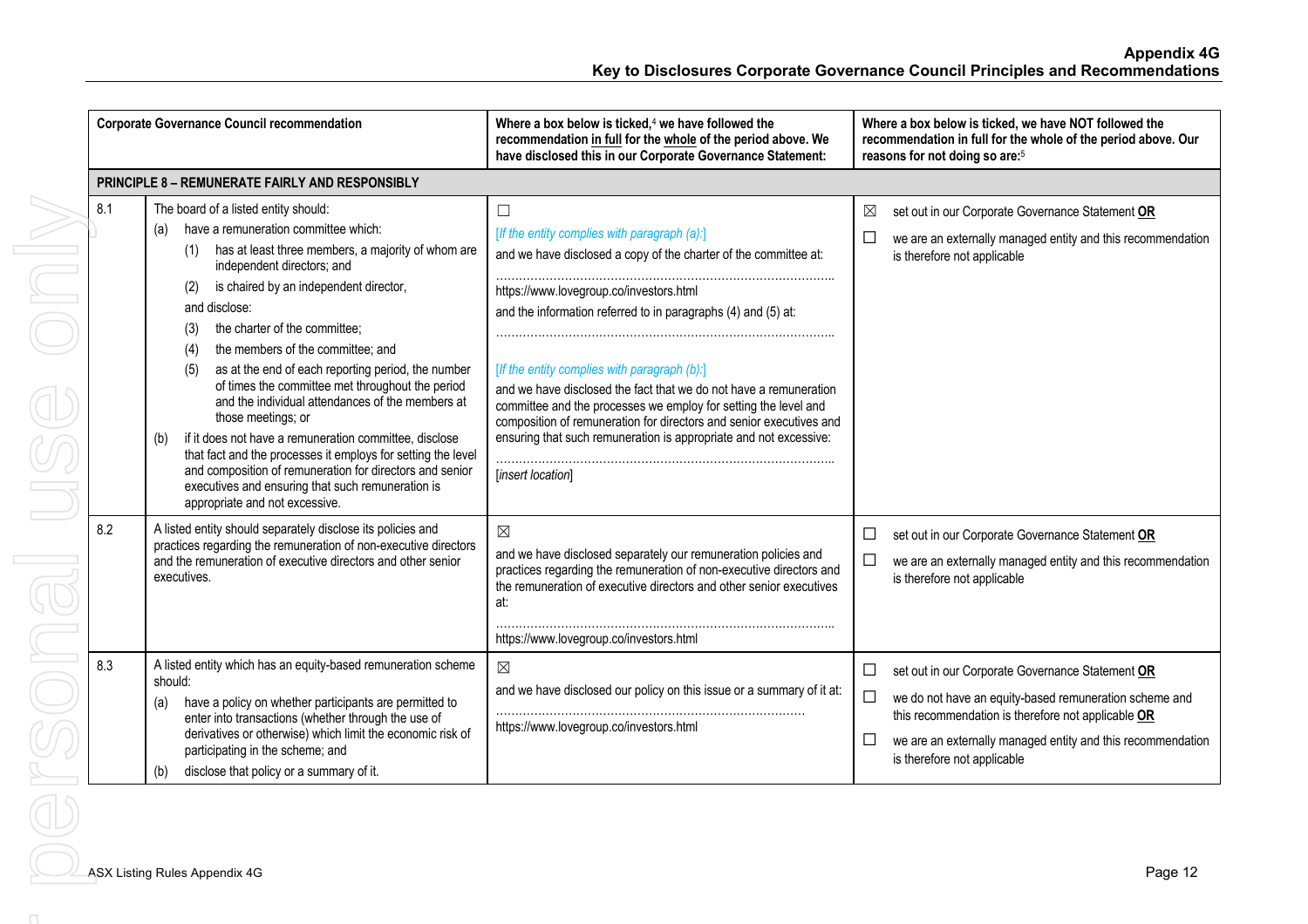| <b>Corporate Governance Council recommendation</b>          |                                                                                                                                                                                                                                                                                                                                                                                                                               | Where a box below is ticked, $4$ we have followed the<br>recommendation in full for the whole of the period above. We<br>have disclosed this in our Corporate Governance Statement: | Where a box below is ticked, we have NOT followed the<br>recommendation in full for the whole of the period above. Our<br>reasons for not doing so are: <sup>5</sup>                                                                                                                                                             |  |  |  |  |  |  |
|-------------------------------------------------------------|-------------------------------------------------------------------------------------------------------------------------------------------------------------------------------------------------------------------------------------------------------------------------------------------------------------------------------------------------------------------------------------------------------------------------------|-------------------------------------------------------------------------------------------------------------------------------------------------------------------------------------|----------------------------------------------------------------------------------------------------------------------------------------------------------------------------------------------------------------------------------------------------------------------------------------------------------------------------------|--|--|--|--|--|--|
| ADDITIONAL RECOMMENDATIONS THAT APPLY ONLY IN CERTAIN CASES |                                                                                                                                                                                                                                                                                                                                                                                                                               |                                                                                                                                                                                     |                                                                                                                                                                                                                                                                                                                                  |  |  |  |  |  |  |
| 9.1                                                         | A listed entity with a director who does not speak the language<br>in which board or security holder meetings are held or key<br>corporate documents are written should disclose the processes<br>it has in place to ensure the director understands and can<br>contribute to the discussions at those meetings and<br>understands and can discharge their obligations in relation to<br>those documents.                     | $\Box$<br>and we have disclosed information about the processes in place at:<br>[insert location]                                                                                   | set out in our Corporate Governance Statement OR<br>$\Box$<br>we do not have a director in this position and this<br>$\Box$<br>recommendation is therefore not applicable OR<br>we are an externally managed entity and this recommendation<br>⊔<br>is therefore not applicable                                                  |  |  |  |  |  |  |
| 9.2                                                         | A listed entity established outside Australia should ensure that<br>meetings of security holders are held at a reasonable place and<br>time.                                                                                                                                                                                                                                                                                  | $\Box$                                                                                                                                                                              | set out in our Corporate Governance Statement OR<br>⊔<br>we are established in Australia and this recommendation is<br>ப<br>therefore not applicable OR<br>we are an externally managed entity and this recommendation<br>⊔<br>is therefore not applicable                                                                       |  |  |  |  |  |  |
| 9.3                                                         | A listed entity established outside Australia, and an externally<br>managed listed entity that has an AGM, should ensure that its<br>external auditor attends its AGM and is available to answer<br>questions from security holders relevant to the audit.                                                                                                                                                                    | $\Box$                                                                                                                                                                              | set out in our Corporate Governance Statement OR<br>⊔<br>we are established in Australia and not an externally managed<br>⊔<br>listed entity and this recommendation is therefore not<br>applicable<br>we are an externally managed entity that does not hold an<br>ப<br>AGM and this recommendation is therefore not applicable |  |  |  |  |  |  |
|                                                             | ADDITIONAL DISCLOSURES APPLICABLE TO EXTERNALLY MANAGED LISTED ENTITIES                                                                                                                                                                                                                                                                                                                                                       |                                                                                                                                                                                     |                                                                                                                                                                                                                                                                                                                                  |  |  |  |  |  |  |
|                                                             | Alternative to Recommendation 1.1 for externally managed<br>listed entities:<br>The responsible entity of an externally managed listed entity<br>should disclose:<br>the arrangements between the responsible entity and the<br>(a)<br>listed entity for managing the affairs of the listed entity;<br>and<br>the role and responsibility of the board of the responsible<br>(b)<br>entity for overseeing those arrangements. | $\Box$<br>and we have disclosed the information referred to in paragraphs (a)<br>and (b) at:<br>[insert location]                                                                   | set out in our Corporate Governance Statement<br>$\Box$                                                                                                                                                                                                                                                                          |  |  |  |  |  |  |
|                                                             | <b>ASX Listing Rules Appendix 4G</b>                                                                                                                                                                                                                                                                                                                                                                                          |                                                                                                                                                                                     | Page 13                                                                                                                                                                                                                                                                                                                          |  |  |  |  |  |  |
|                                                             |                                                                                                                                                                                                                                                                                                                                                                                                                               |                                                                                                                                                                                     |                                                                                                                                                                                                                                                                                                                                  |  |  |  |  |  |  |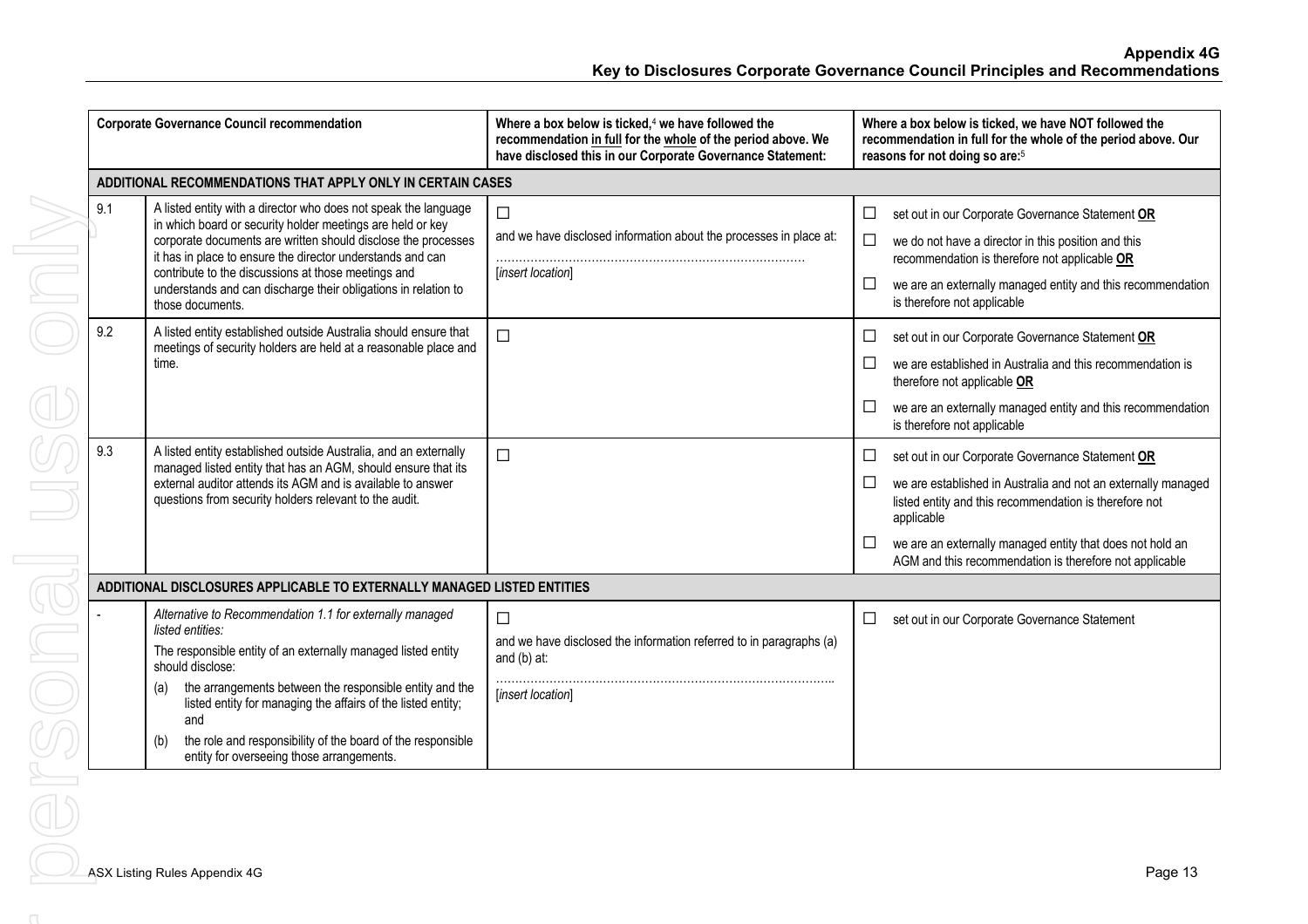| <b>Corporate Governance Council recommendation</b>                                                                                                                                                                | Where a box below is ticked, $4$ we have followed the<br>recommendation in full for the whole of the period above. We<br>have disclosed this in our Corporate Governance Statement: | Where a box below is ticked, we have NOT followed the<br>recommendation in full for the whole of the period above. Our<br>reasons for not doing so are: <sup>5</sup> |
|-------------------------------------------------------------------------------------------------------------------------------------------------------------------------------------------------------------------|-------------------------------------------------------------------------------------------------------------------------------------------------------------------------------------|----------------------------------------------------------------------------------------------------------------------------------------------------------------------|
| Alternative to Recommendations 8.1, 8.2 and 8.3 for externally<br>managed listed entities:<br>An externally managed listed entity should clearly disclose the<br>terms governing the remuneration of the manager. | $\Box$<br>and we have disclosed the terms governing our remuneration as<br>manager of the entity at:<br>[insert location]                                                           | set out in our Corporate Governance Statement<br>$\mathcal{L}_{\mathcal{A}}$                                                                                         |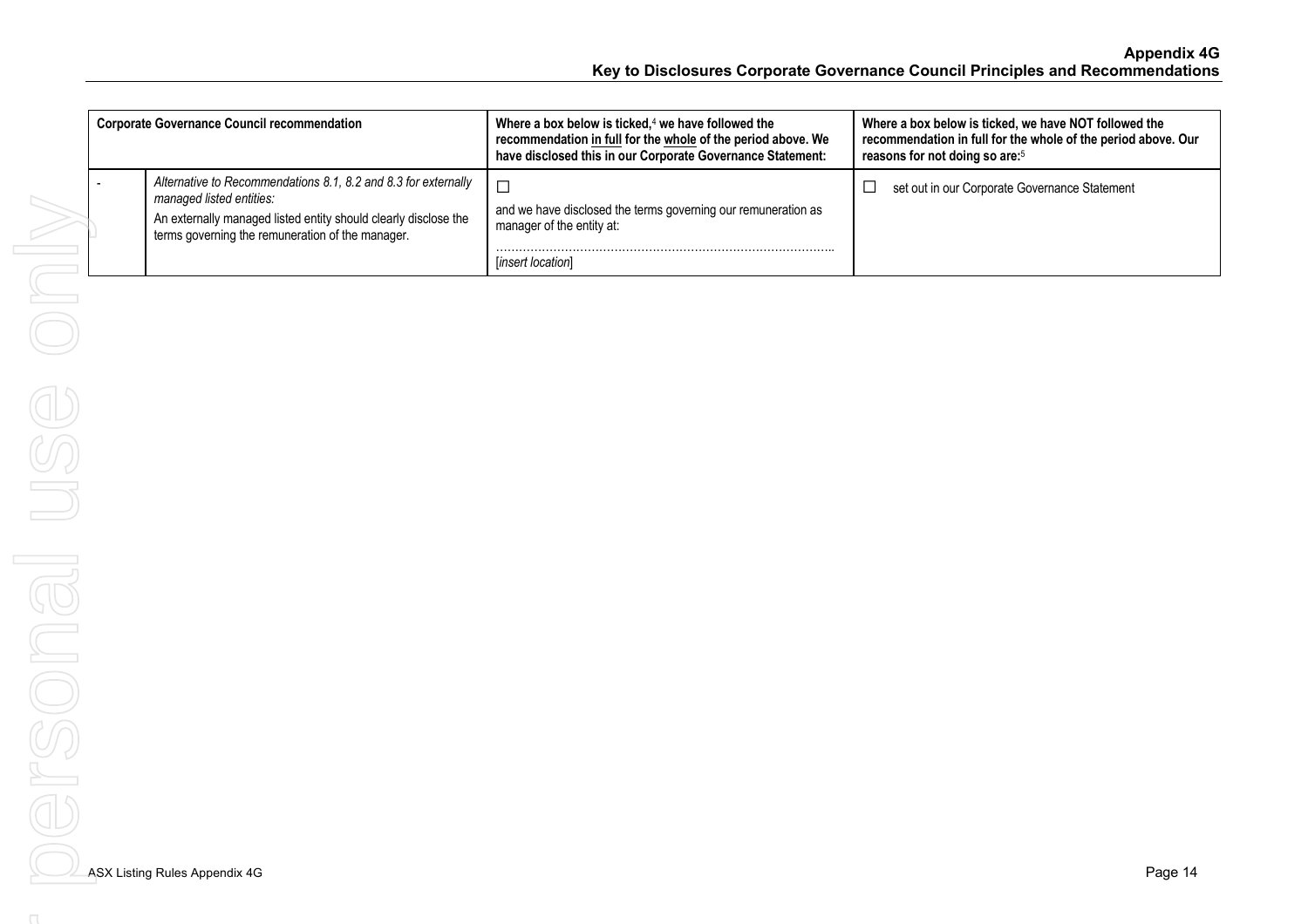# **LOVE GROUP GLOBAL LIMITED**

## **CORPORATE GOVERNANCE STATEMENT 2021**

|  |  | PRINCIPLE 1 – LAY SOLID FOUNDATIONS FOR MANAGEMENT AND OVERSIGHT |  |
|--|--|------------------------------------------------------------------|--|
|  |  |                                                                  |  |

| 1.1 | <b>PRINCIPLE 1 - LAY SOLID FOUNDATIONS FOR MANAGEMENT AND OVERSIGHT</b><br>A listed entity should disclose:<br>the respective roles and responsibilities of its board and management; and<br>(a)<br>those matters expressly reserved to the board and those delegated to management.<br>(b)                                                       | Information about the respective roles and responsibilities of our board and<br>management (including those matters expressly reserved to the board and those<br>delegated to management) is found under the Board Charter. Information about the<br>roles and responsibilities of the Board and Management is set out in the Annual Report.<br>The Board has delegated authority to the chairman for the day-to-day operations of the<br>Company.                                                                                                                                                                                                                                                                                                                                                                                                                                                                                 |
|-----|---------------------------------------------------------------------------------------------------------------------------------------------------------------------------------------------------------------------------------------------------------------------------------------------------------------------------------------------------|------------------------------------------------------------------------------------------------------------------------------------------------------------------------------------------------------------------------------------------------------------------------------------------------------------------------------------------------------------------------------------------------------------------------------------------------------------------------------------------------------------------------------------------------------------------------------------------------------------------------------------------------------------------------------------------------------------------------------------------------------------------------------------------------------------------------------------------------------------------------------------------------------------------------------------|
| 1.2 | A listed entity should:<br>undertake appropriate checks before appointing a person, or putting forward to<br>(a)<br>security holders a candidate for election, as a director; and<br>provide security holders with all material information in its possession relevant to a<br>(b)<br>decision on whether or not to elect or re-elect a director. | The appointment or re-election of new of new persons is undertaken by the full Board<br>operating under the Nomination Committee charter.<br>The function of the Nomination Committee charter is to identify and recommend<br>candidates to fill vacancies and to determine the appropriateness of director nominees<br>for election to the Board. The Board recognises the benefits arising from diversity and<br>aims to promote an environment conducive to the appointment of well qualified Board<br>candidates so that there is appropriate diversity to maximise the achievement of<br>corporate goals.<br>As required under the ASX Listing rules and the Corporations Act, election or re-election<br>of directors is a resolution put to members at each Annual General meeting. The notice<br>of meeting contains all material information relevant to a decision on whether or not to<br>elect or re-elect a director. |
| 1.3 | A listed entity should have a written agreement with each director and senior executive<br>setting out the terms of their appointment.                                                                                                                                                                                                            | Letters of appointment for each director and senior executive have been executed by<br>the Company.                                                                                                                                                                                                                                                                                                                                                                                                                                                                                                                                                                                                                                                                                                                                                                                                                                |
| 74  | The company secretary of a listed entity should be accountable directly to the board,<br>through the chair, on all matters to do with the proper functioning of the Board.                                                                                                                                                                        | Noted in the letter of appointment of Company Secretary.                                                                                                                                                                                                                                                                                                                                                                                                                                                                                                                                                                                                                                                                                                                                                                                                                                                                           |
|     |                                                                                                                                                                                                                                                                                                                                                   |                                                                                                                                                                                                                                                                                                                                                                                                                                                                                                                                                                                                                                                                                                                                                                                                                                                                                                                                    |
|     |                                                                                                                                                                                                                                                                                                                                                   |                                                                                                                                                                                                                                                                                                                                                                                                                                                                                                                                                                                                                                                                                                                                                                                                                                                                                                                                    |
|     |                                                                                                                                                                                                                                                                                                                                                   |                                                                                                                                                                                                                                                                                                                                                                                                                                                                                                                                                                                                                                                                                                                                                                                                                                                                                                                                    |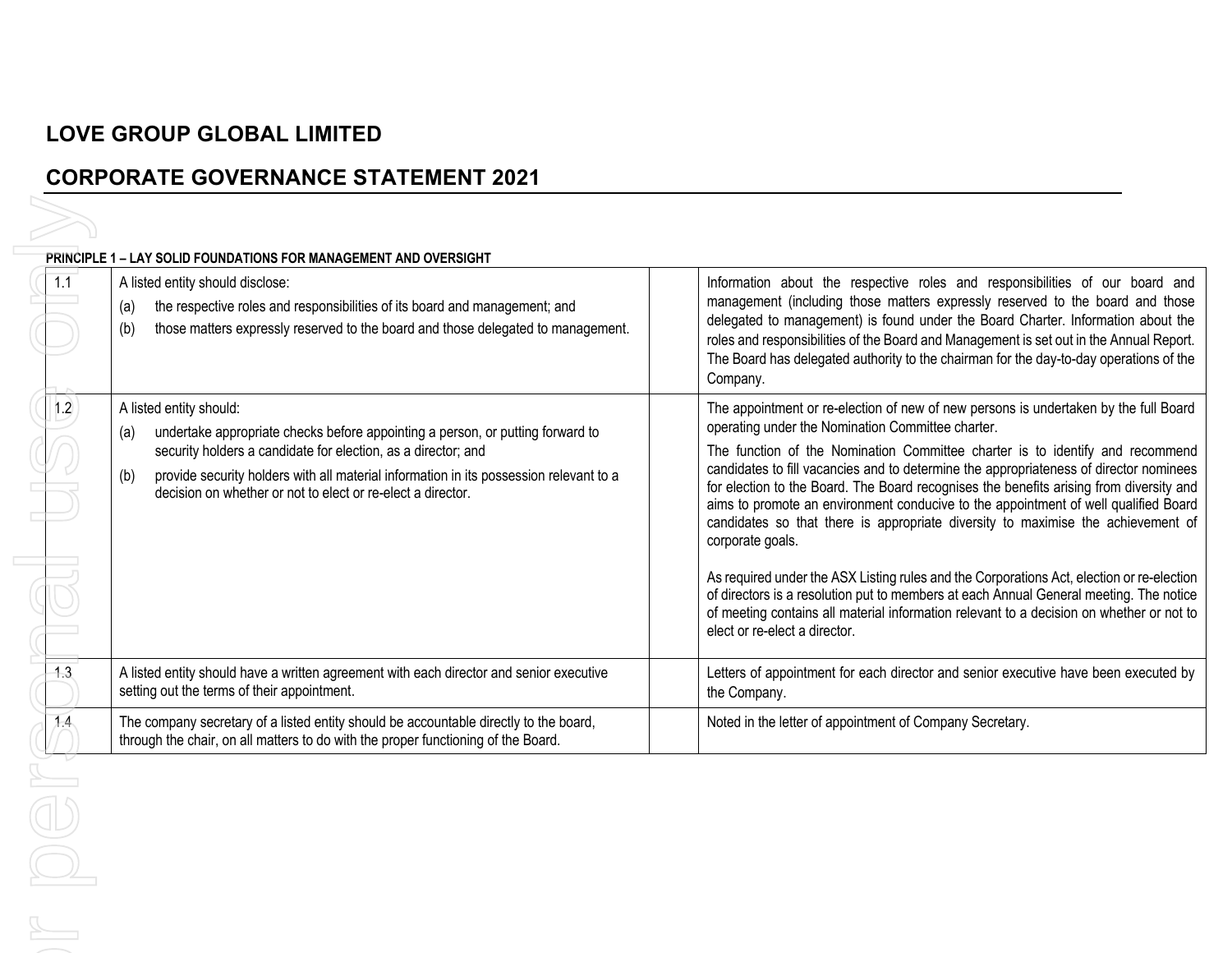| 1.5                            |                                                                                                                                                                                           |                                                                                                                                                                                |                 |             |               |          |
|--------------------------------|-------------------------------------------------------------------------------------------------------------------------------------------------------------------------------------------|--------------------------------------------------------------------------------------------------------------------------------------------------------------------------------|-----------------|-------------|---------------|----------|
| A listed entity should:        |                                                                                                                                                                                           | The Company has a Diversity policy which can be found on its website under the<br>Corporate Governance section, and which it seeks to meet.                                    |                 |             |               |          |
| (a)                            | have and disclose a diversity policy;                                                                                                                                                     |                                                                                                                                                                                |                 |             |               |          |
| (b)                            | through its board or a committee of the board set measurable objectives for achieving<br>gender diversity in the composition of its board, senior executives and workforce                | The Company recognises that a diverse and talented workforce is a competitive                                                                                                  |                 |             |               |          |
| generally; and                 |                                                                                                                                                                                           | advantage and that the Company's success is the result of the quality and skills of our                                                                                        |                 |             |               |          |
| (c)                            | disclose in relation to each reporting period:                                                                                                                                            | people. The Company's policy is to recruit and manage on the basis of qualification for                                                                                        |                 |             |               |          |
| (1)                            | the measurable objectives set for that period to achieve gender diversity;                                                                                                                | the position and performance, regardless of gender, age, nationality, race, religious                                                                                          |                 |             |               |          |
| (2)                            | the entity's progress towards achieving those objectives; and                                                                                                                             | beliefs, cultural background, sexuality or physical ability. It is essential that the Company                                                                                  |                 |             |               |          |
| (3)<br>either:                 |                                                                                                                                                                                           | employs the appropriate person for each job and that each person strives for a high level<br>of performance.                                                                   |                 |             |               |          |
|                                | (A) the respective proportions of men and women on the board, in senior                                                                                                                   |                                                                                                                                                                                |                 |             |               |          |
|                                | executive positions and across the whole workforce (including how the                                                                                                                     | To drive diversity and inclusion within the Company, the Board has set the following                                                                                           |                 |             |               |          |
|                                | entity has defined "senior executive" for these purposes); or                                                                                                                             | objectives: To increase the percentage of women in the business and more specifically,                                                                                         |                 |             |               |          |
| (B)                            | if the entity is a "relevant employer" under the Workplace Gender Equality                                                                                                                | in leadership roles, and actively promote a culture that values diversity, inclusion and                                                                                       |                 |             |               |          |
|                                | Act, the entity's most recent "Gender Equality Indicators", as defined in and                                                                                                             | flexibility. The respective proportion of men and women across the organisation as at 30                                                                                       |                 |             |               |          |
|                                | published under that Act.                                                                                                                                                                 | June 2021 was as follows:                                                                                                                                                      |                 |             |               |          |
|                                | If the entity was in the S&P / ASX 300 Index at the commencement of the reporting period,                                                                                                 |                                                                                                                                                                                |                 |             |               |          |
|                                | the measurable objective for achieving gender diversity in the composition of its board should<br>be to have not less than 30% of its directors of each gender within a specified period. |                                                                                                                                                                                | Number of women | % of women  | Number of men | % of men |
|                                |                                                                                                                                                                                           | On the board                                                                                                                                                                   | 0               | $\mathbf 0$ | 3             | 100      |
|                                |                                                                                                                                                                                           | Senior executives                                                                                                                                                              | $\mathbf{1}$    | 50          |               | 50       |
|                                |                                                                                                                                                                                           | Whole organisation                                                                                                                                                             | 15              | 65          | 8             | 35       |
| 1.6<br>A listed entity should: |                                                                                                                                                                                           | Process for Evaluating Board Performance is detailed in the Board Charter of the                                                                                               |                 |             |               |          |
| (a)                            | have and disclose a process for periodically evaluating the performance of the Board,                                                                                                     | Corporate Governance Plan.                                                                                                                                                     |                 |             |               |          |
|                                | its committees and individual directors; and                                                                                                                                              |                                                                                                                                                                                |                 |             |               |          |
| (b)                            | disclose, in relation to each reporting period, whether a performance evaluation was<br>undertaken in the reporting period in accordance with that process during or in                   | The Board aims to review its performance and that of its committees and individual                                                                                             |                 |             |               |          |
| respect of that period.        |                                                                                                                                                                                           | directors on an annual basis. Performance is reviewed against the Board Charter and<br>any other Board responsibilities. Evaluation will have regard to, amongst other things, |                 |             |               |          |
|                                |                                                                                                                                                                                           | ensuring proper and effective management and performance of financial, operational                                                                                             |                 |             |               |          |
|                                |                                                                                                                                                                                           | and compliance indicators. The full board attends to the process for periodical evaluation                                                                                     |                 |             |               |          |
|                                |                                                                                                                                                                                           | of the performance of the board in an informal manner. The Board will look at a more                                                                                           |                 |             |               |          |
|                                |                                                                                                                                                                                           | formalised approach as the company operations and size matures.                                                                                                                |                 |             |               |          |
|                                |                                                                                                                                                                                           |                                                                                                                                                                                |                 |             |               |          |
| $\bigcirc$                     |                                                                                                                                                                                           |                                                                                                                                                                                |                 |             |               |          |
| $\bigcirc$                     |                                                                                                                                                                                           |                                                                                                                                                                                |                 |             |               |          |
|                                |                                                                                                                                                                                           |                                                                                                                                                                                |                 |             |               |          |
|                                |                                                                                                                                                                                           |                                                                                                                                                                                |                 |             |               |          |
|                                |                                                                                                                                                                                           |                                                                                                                                                                                |                 |             |               |          |
|                                |                                                                                                                                                                                           |                                                                                                                                                                                |                 |             |               |          |
|                                |                                                                                                                                                                                           |                                                                                                                                                                                |                 |             |               |          |
|                                |                                                                                                                                                                                           |                                                                                                                                                                                |                 |             |               |          |
|                                |                                                                                                                                                                                           |                                                                                                                                                                                |                 |             |               |          |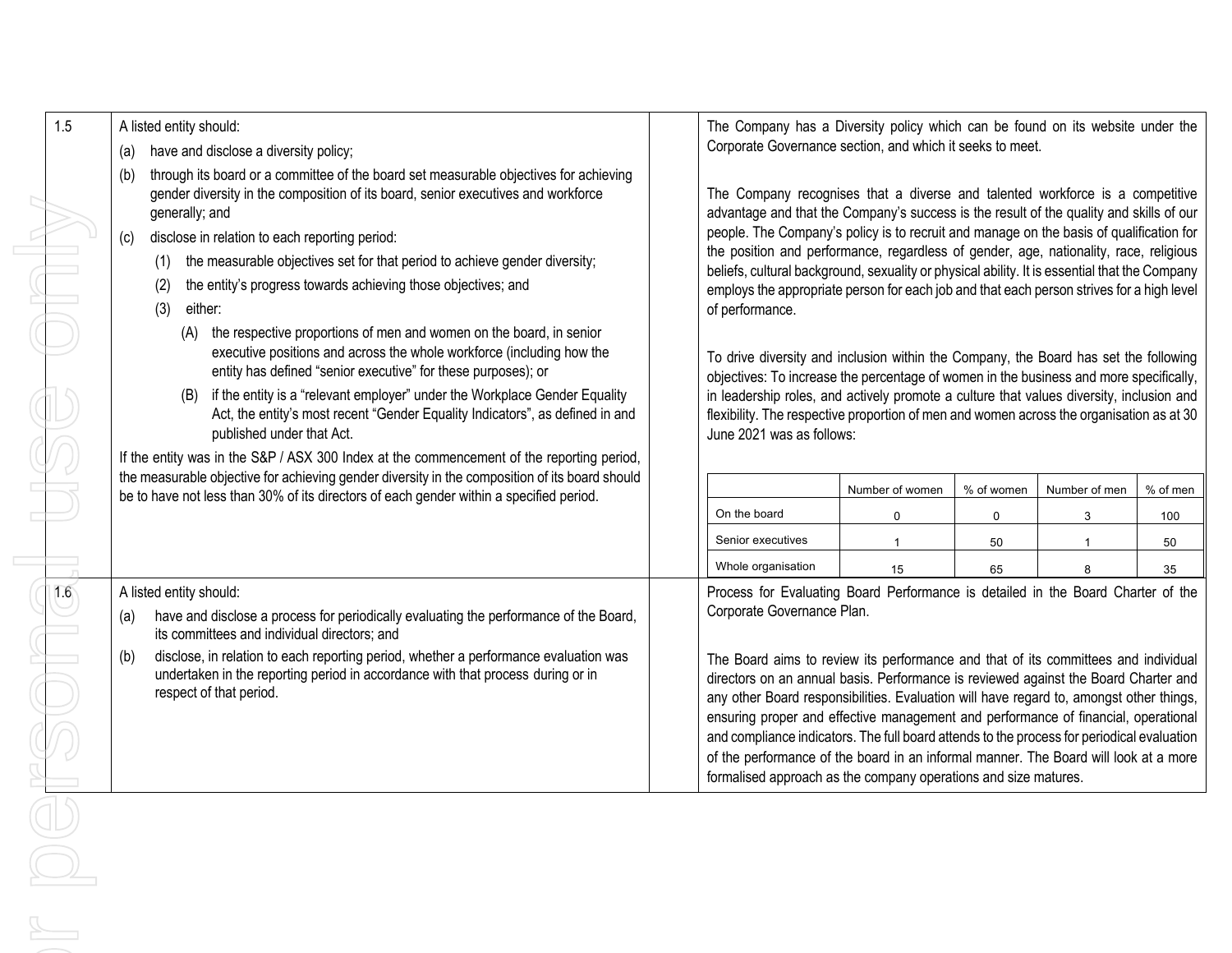|  | A listed entity should:                                                                                                                                                                                                                                                                                                    | The assessments of executive performance take place annually and are conducted by                                                                                                                                                                                                                                                                                 |
|--|----------------------------------------------------------------------------------------------------------------------------------------------------------------------------------------------------------------------------------------------------------------------------------------------------------------------------|-------------------------------------------------------------------------------------------------------------------------------------------------------------------------------------------------------------------------------------------------------------------------------------------------------------------------------------------------------------------|
|  | have and disclose a process for periodically evaluating the performance of its senior<br>(a<br>executives; and<br>disclose, in relation to each reporting period, whether a performance evaluation was<br>(b<br>undertaken in the reporting period in accordance with that process during or in<br>respect of that period. | the Chairman and reported to the Board for consideration as part of any salary reviews.<br>In the context of undertaking comprehensive reviews of remuneration practices of the<br>Company, the historical performance of senior executives is taken into account against<br>clear key performance indicators. The Board evaluate the CEO's performance annually. |

## **PRINCIPLE 2 - STRUCTURE THE BOARD TO BE EFFECTIVE AND ADD VALUE**

|        | undertaken in the reporting period in accordance with that process during or in<br>respect of that period.                                                                                                                                                                                                                                                                                                                                  | clear key performance indicators. The Board evaluate the CEO's performance annually.                                                                                                                                                                                                                                                                                                                                                                                                                                 |
|--------|---------------------------------------------------------------------------------------------------------------------------------------------------------------------------------------------------------------------------------------------------------------------------------------------------------------------------------------------------------------------------------------------------------------------------------------------|----------------------------------------------------------------------------------------------------------------------------------------------------------------------------------------------------------------------------------------------------------------------------------------------------------------------------------------------------------------------------------------------------------------------------------------------------------------------------------------------------------------------|
|        | PRINCIPLE 2 - STRUCTURE THE BOARD TO BE EFFECTIVE AND ADD VALUE                                                                                                                                                                                                                                                                                                                                                                             |                                                                                                                                                                                                                                                                                                                                                                                                                                                                                                                      |
| $-2.1$ | The Board of a listed entity should:<br>have a nomination committee which:<br>(a)<br>(1) has at least three members, a majority of whom are independent directors; and                                                                                                                                                                                                                                                                      | The Company's Corporate Governance Plan includes a Nomination Committee Charter.<br>The Corporate Governance Plan is available on the Company's website.                                                                                                                                                                                                                                                                                                                                                             |
|        | (2) is chaired by an independent director,<br>and disclose:<br>(3) the charter of the committee;<br>(4) the members of the committee; and<br>(5) as at the end of each reporting period, the number of times the committee met                                                                                                                                                                                                              | The primary purpose of the Nomination Committee is to support and advise the Board<br>in maintaining a Board with an appropriate mix of skills and experience and ensuring the<br>Board is comprised of Directors who contribute to the successful management of the<br>Company and discharge their duties having regard to the law and the highest standards<br>of corporate governance.                                                                                                                            |
|        | throughout the period and the individual attendances of the members at those<br>meetings; or<br>if it does not have a nomination committee, disclose that fact and the processes it<br>(b)<br>employs to address board succession issues and to ensure that the board has the<br>appropriate balance of skills, knowledge, experience, independence and diversity to<br>enable it to discharge its duties and responsibilities effectively. | Given the size of the Company, the operation of the Nomination Committee is currently<br>conducted by the full Board. When appropriate, external consultants are engaged to<br>assist in the nomination process and to ensure a balance of skills, knowledge,<br>experience, independence and diversity is achieved.                                                                                                                                                                                                 |
| 2.2    | A listed entity should have and disclose a Board skills matrix setting out the mix of skills and<br>diversity that the board currently has or is looking to achieve in its membership.                                                                                                                                                                                                                                                      | The Board has identified that the appropriate mix of skills and diversity required of its<br>members on the Board to operate effectively and efficiently is achieved by directors<br>having substantial skills and experience in operational management, exploration and<br>geology, corporate law, finance, listed resource companies, equity markets. Due to the<br>size of the Company and its Board as well as its short history as a listed entity, a formal<br>board skills matrix has not yet been developed. |
|        |                                                                                                                                                                                                                                                                                                                                                                                                                                             |                                                                                                                                                                                                                                                                                                                                                                                                                                                                                                                      |
|        |                                                                                                                                                                                                                                                                                                                                                                                                                                             |                                                                                                                                                                                                                                                                                                                                                                                                                                                                                                                      |
|        |                                                                                                                                                                                                                                                                                                                                                                                                                                             |                                                                                                                                                                                                                                                                                                                                                                                                                                                                                                                      |
|        |                                                                                                                                                                                                                                                                                                                                                                                                                                             |                                                                                                                                                                                                                                                                                                                                                                                                                                                                                                                      |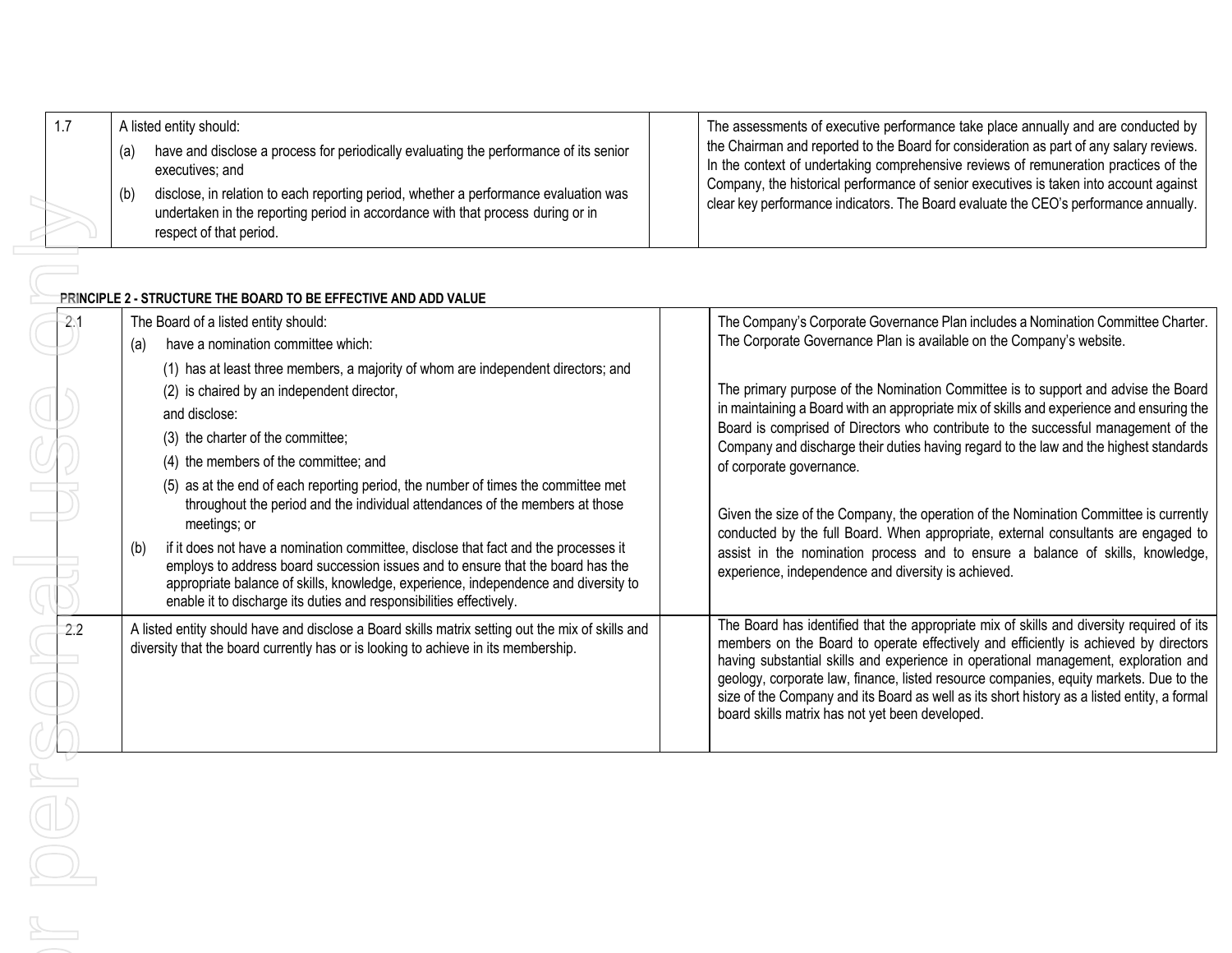| 2.3 | A listed entity should disclose:<br>the names of the directors considered by the Board to be independent directors;<br>(a)                                                                                                                                                                                                                                                                              | The Company considers Terence Grigg and Tom McGrouther as independent<br>directors. The length of service of each director is set out below as at 31 August 2021:                                                                                                                                        |
|-----|---------------------------------------------------------------------------------------------------------------------------------------------------------------------------------------------------------------------------------------------------------------------------------------------------------------------------------------------------------------------------------------------------------|----------------------------------------------------------------------------------------------------------------------------------------------------------------------------------------------------------------------------------------------------------------------------------------------------------|
|     | if a director has an interest, position, association or relationship of the type described<br>(b)<br>in Box 2.3 but the board is of the opinion that it does not compromise the<br>independence of the director, the nature of the interest, position, association or<br>relationship in question and an explanation of why the board is of that opinion; and                                           | Terence Grigg: 3 years, 9 months<br>Tom McGrouther: 3 year, 7 months<br>Michael Ye: 5 years, 9 months                                                                                                                                                                                                    |
| 2.4 | the length of service of each director.<br>(c)<br>A majority of the Board of a listed entity should be independent directors.                                                                                                                                                                                                                                                                           | Four of the five directors are considered independent directors.                                                                                                                                                                                                                                         |
| 2.5 | The chair of the Board of a listed entity should be an independent director and, in particular,<br>should not be the same person as the CEO of the entity.                                                                                                                                                                                                                                              | The Chairman of the Board, Mr Terrence Grigg is considered independent and is not<br>the CEO. The CEO role is assumed by Managing Director Mr Michael Ye.                                                                                                                                                |
| 2.6 | A listed entity should have a program for inducting new directors and provide appropriate<br>professional development opportunities for directors to develop and maintain the skills and<br>knowledge needed to perform their role as directors effectively.                                                                                                                                            | The Company will provide induction material for any new directors and, depending on<br>specific requirements, will provide appropriate professional development opportunities<br>for directors.                                                                                                          |
|     | PRINCIPLE 3 - INSTILL A CULTURE OF ACTING LAWFULLY, ETHICALLY AND RESPONSIBLY                                                                                                                                                                                                                                                                                                                           |                                                                                                                                                                                                                                                                                                          |
| 3.1 | A listed entity should articulate and disclose its values.                                                                                                                                                                                                                                                                                                                                              | The Company has disclosed its value in its Corporate Governance Plan which can be<br>found on the Company's website.                                                                                                                                                                                     |
| 3.2 | A listed entity should:<br>have and disclose a code of conduct for its directors, senior executives and<br>(a)<br>employees; and<br>ensure that the board or a committee of the board is informed of any material<br>(b)<br>breaches of that code by a director or senior executive; and<br>any other material breaches of that code that call into question the culture of the<br>(2)<br>organisation. | The Company has a Code of Conduct in its Corporate Governance Plan. The Code of<br>Conduct sets out the principles and standards which the Board, management and<br>employees of the Company are encouraged to strive to abide by when dealing with each<br>other, shareholders and the broad community. |
| 3.3 | A listed entity should:<br>have and disclose a whistleblower policy; and<br>(a)<br>ensure that the board or a committee of the board is informed of any material incidents<br>(b)<br>reported under that policy.                                                                                                                                                                                        | The Company has a Whistleblower Policy contained within its Corporate Governance<br>Plan. The Whistleblower Policy sets out the reporting process to be followed.                                                                                                                                        |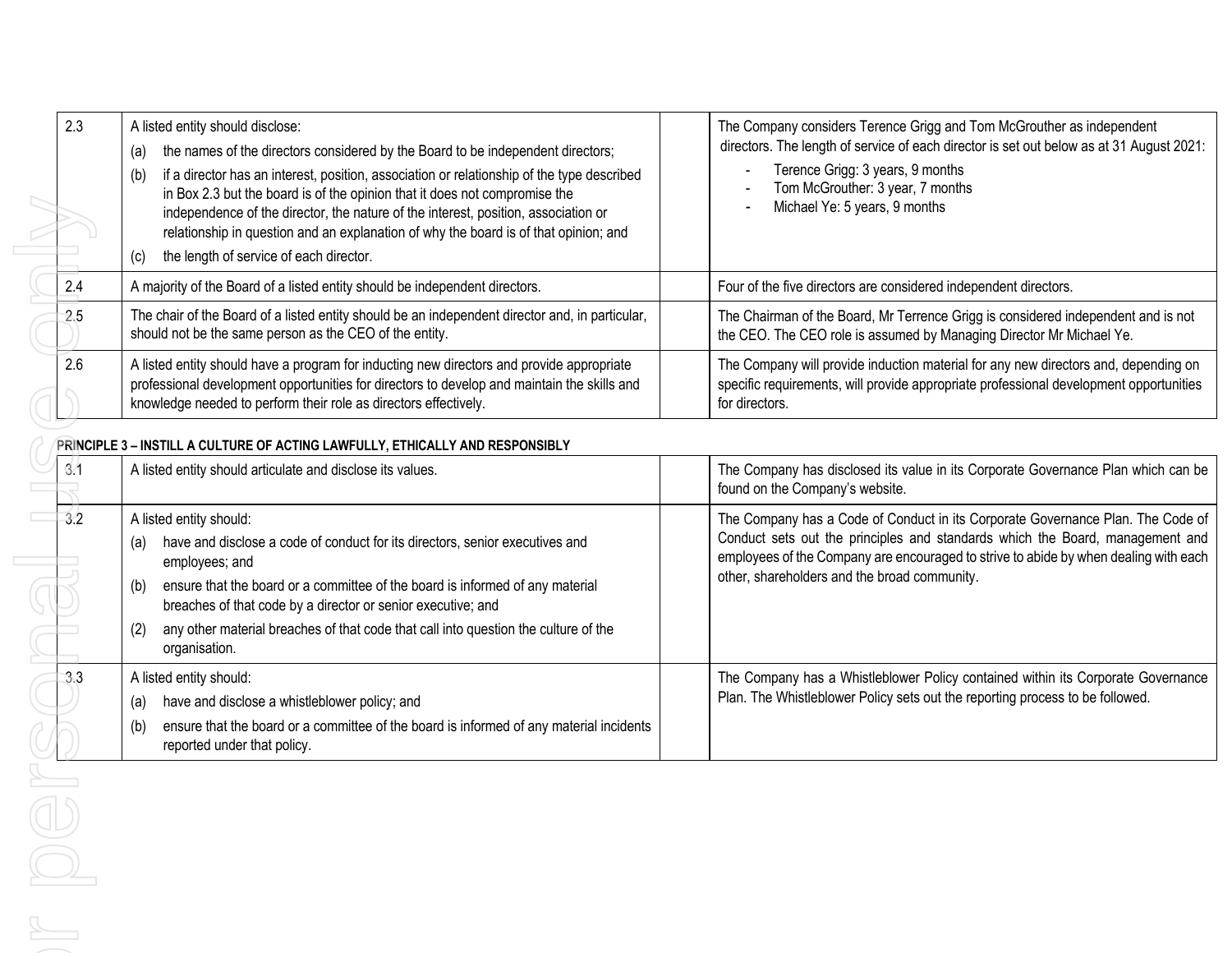|             | A listed entity should:                                                                                                                                                                                                                                                                                                                                                                                                                                                                                                                                                                       | The Company has an Anti-bribery and Corruption Policy contained within its Corporate |                                                                                                                                                                                                                                                         |
|-------------|-----------------------------------------------------------------------------------------------------------------------------------------------------------------------------------------------------------------------------------------------------------------------------------------------------------------------------------------------------------------------------------------------------------------------------------------------------------------------------------------------------------------------------------------------------------------------------------------------|--------------------------------------------------------------------------------------|---------------------------------------------------------------------------------------------------------------------------------------------------------------------------------------------------------------------------------------------------------|
|             | have and disclose an anti-bribery and corruption policy; and<br>(a)                                                                                                                                                                                                                                                                                                                                                                                                                                                                                                                           |                                                                                      | Governance Plan which can be found on the Company's website.                                                                                                                                                                                            |
|             | ensure that the board or committee of the board is informed of any material breaches<br>(b)<br>of that policy.                                                                                                                                                                                                                                                                                                                                                                                                                                                                                |                                                                                      |                                                                                                                                                                                                                                                         |
|             |                                                                                                                                                                                                                                                                                                                                                                                                                                                                                                                                                                                               |                                                                                      |                                                                                                                                                                                                                                                         |
|             | <b>PRINCIPLE 4 - SAFEGUARD THE INTEGRITY OF CORPORATE REPORTS</b>                                                                                                                                                                                                                                                                                                                                                                                                                                                                                                                             |                                                                                      |                                                                                                                                                                                                                                                         |
| $4.1 -$     | The board of a listed entity should:                                                                                                                                                                                                                                                                                                                                                                                                                                                                                                                                                          |                                                                                      | Given the size of the Company, the operation of the audit Committee is currently                                                                                                                                                                        |
| (a)         | have an audit committee which:                                                                                                                                                                                                                                                                                                                                                                                                                                                                                                                                                                |                                                                                      | conducted by the full Board.                                                                                                                                                                                                                            |
|             | (1) has at least three members, all of whom are non-executive directors and a<br>majority of whom are independent directors; and                                                                                                                                                                                                                                                                                                                                                                                                                                                              |                                                                                      | The Company's Corporate Governance Plan includes an Audit and Risk Committee                                                                                                                                                                            |
|             | (2) is chaired by an independent director, who is not the chair of the board,                                                                                                                                                                                                                                                                                                                                                                                                                                                                                                                 |                                                                                      | Charter. The Corporate Governance Plan is available on the Company's website.                                                                                                                                                                           |
|             | and disclose:                                                                                                                                                                                                                                                                                                                                                                                                                                                                                                                                                                                 |                                                                                      |                                                                                                                                                                                                                                                         |
|             | (3) the charter of the committee;                                                                                                                                                                                                                                                                                                                                                                                                                                                                                                                                                             |                                                                                      | Qualifications and experience of members of the Audit Committee are found under the                                                                                                                                                                     |
|             | (4) the relevant qualifications and experience of the members of the committee; and                                                                                                                                                                                                                                                                                                                                                                                                                                                                                                           |                                                                                      | directors' profile in both the Annual report and on the Company's website at Directors                                                                                                                                                                  |
|             | (5) in relation to each reporting period, the number of times the committee met<br>throughout the period and the individual attendances of the members at those<br>meetings; or                                                                                                                                                                                                                                                                                                                                                                                                               |                                                                                      | and Management.                                                                                                                                                                                                                                         |
|             | if it does not have an audit committee, disclose that fact and the processes it employs<br>that independently verify and safeguard the integrity of its corporate reporting,<br>including the processes for the appointment and removal of the external auditor and<br>the rotation of the audit engagement partner.                                                                                                                                                                                                                                                                          |                                                                                      |                                                                                                                                                                                                                                                         |
|             | The board of a listed entity should, before it approves the entity's financial statements for a<br>financial period, receive from its CEO and CFO a declaration that, in their opinion, the<br>financial records of the entity have been properly maintained and that the financial<br>statements comply with the appropriate accounting standards and give a true and fair view<br>of the financial position and performance of the entity and that the opinion has been formed<br>on the basis of a sound system of risk management and internal control which is operating<br>effectively. |                                                                                      | Before the Board approves the financial statements, it receives from its CFO<br>declarations in relation to full year and half year statutory financial reports during the<br>reporting period in accordance with section 295A of the Corporations Act. |
| $\bigoplus$ | A listed entity should disclose its process to verify the integrity of any periodic corporate<br>report it releases to the market that is not audited or reviewed by an external auditor.                                                                                                                                                                                                                                                                                                                                                                                                     |                                                                                      | Section 249K of the Corporations Act requires a Company to give its auditor a notice of<br>a general meeting and section 250RA requires an auditor to attend a listed Company's<br>AGM.                                                                 |

 $\overline{\phantom{a}}$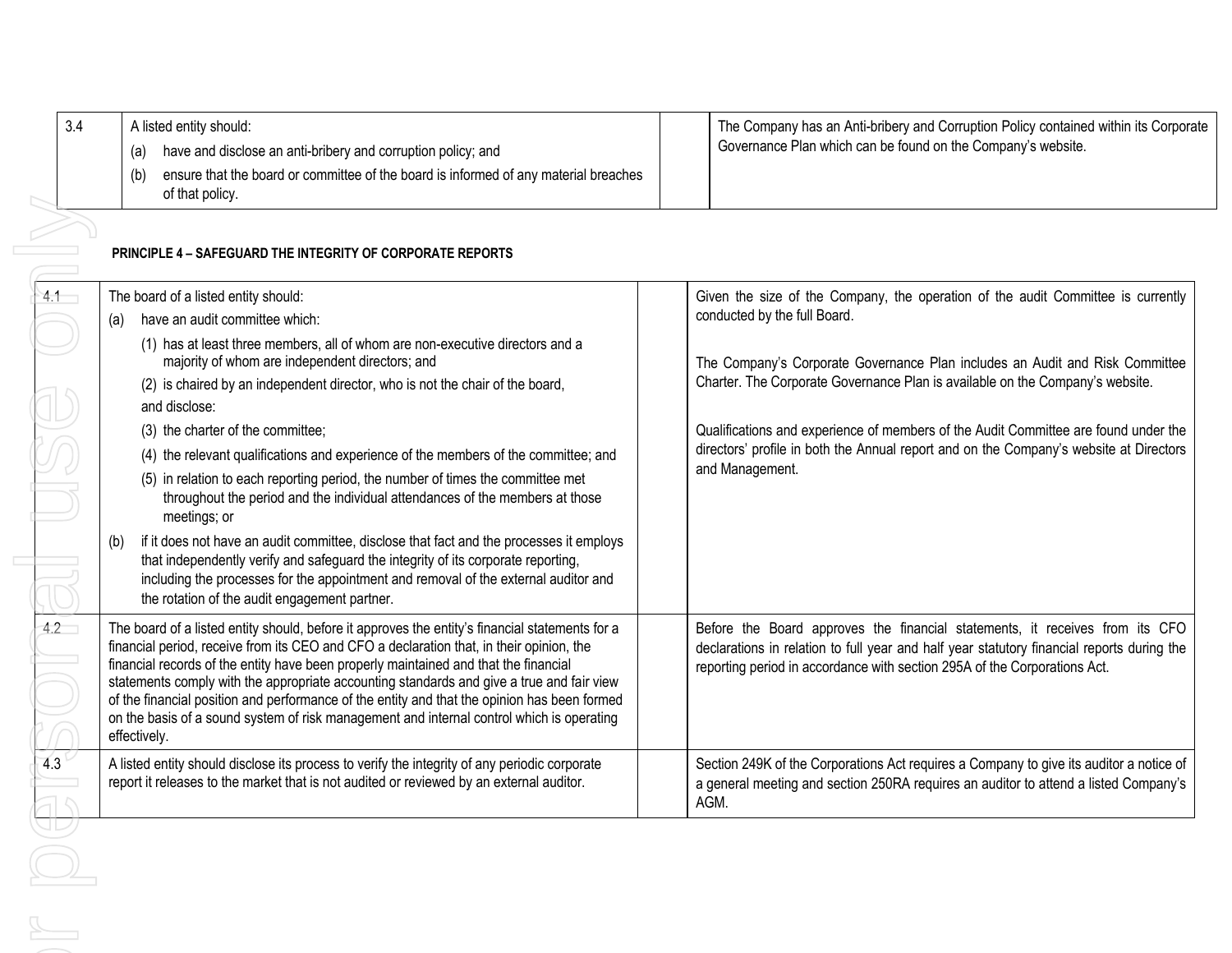#### **PRINCIPLE 5 – MAKE TIMELY AND BALANCED DISCLOSURE**

| 5.7      | A listed entity should have and disclose a written policy for complying with its continuous<br>disclosure obligations under listing rule 3.1.                                                                   | The Company's Corporate Governance Plan includes a continuous disclosure program.<br>The Corporate Governance Plan is available on the Company's website. |
|----------|-----------------------------------------------------------------------------------------------------------------------------------------------------------------------------------------------------------------|-----------------------------------------------------------------------------------------------------------------------------------------------------------|
| $-5.2$   | A listed entity should ensure that its board receives copies of all material market<br>announcements promptly after they have been made.                                                                        | Contained within the Company's Continuous Disclosure Policy.                                                                                              |
| $-5.3 -$ | A listed entity that gives a new and substantive investor or analyst presentation should<br>release a copy of the presentation materials on the ASX Market Announcements Platform<br>ahead of the presentation. | Contained within the Company's Continuous Disclosure Policy.                                                                                              |

#### **PRINCIPLE 6 – RESPECT THE RIGHTS OF SECURITY HOLDERS**

| 5.2     | A listed entity should ensure that its board receives copies of all material market<br>announcements promptly after they have been made.                                                                        | Contained within the Company's Continuous Disclosure Policy.                                                                                                                                                                                                                                                                                                                            |
|---------|-----------------------------------------------------------------------------------------------------------------------------------------------------------------------------------------------------------------|-----------------------------------------------------------------------------------------------------------------------------------------------------------------------------------------------------------------------------------------------------------------------------------------------------------------------------------------------------------------------------------------|
| $5.3 -$ | A listed entity that gives a new and substantive investor or analyst presentation should<br>release a copy of the presentation materials on the ASX Market Announcements Platform<br>ahead of the presentation. | Contained within the Company's Continuous Disclosure Policy.                                                                                                                                                                                                                                                                                                                            |
|         | <b>PRINCIPLE 6 - RESPECT THE RIGHTS OF SECURITY HOLDERS</b>                                                                                                                                                     |                                                                                                                                                                                                                                                                                                                                                                                         |
| 6.1     | A listed entity should provide information about itself and its governance to investors via its<br>website.                                                                                                     | The Company's website provides information on the Company including its background,<br>objectives, projects and contact details. The Corporate Governance page provides<br>access to key policies, procedures and charters of the Company, such as the Board and<br>Committee charters, securities trading policy, diversity policy and the latest Corporate<br>Governance Statement.   |
|         |                                                                                                                                                                                                                 | ASX announcements, Company reports and presentations are uploaded to the website<br>following release to the ASX and editorial content is updated on a regular basis.                                                                                                                                                                                                                   |
| 6.2     | A listed entity should design and implement an investor relations program to facilitate<br>effective two-way communication with investors.                                                                      | The Company encourages security holders to attend and participate in general meetings<br>and makes itself available to meet investors and regularly responds to telephone or<br>email enquiries from investors. The Chairman regularly meets with key stakeholders of<br>the Company.                                                                                                   |
| 6.3     | A listed entity should disclose the policies and processes it has in place to facilitate and<br>encourage participation at meetings of security holders.                                                        | The Company encourages shareholders to attend all general meetings of the Company<br>and sets the time and place of each meeting to promote maximum attendance by<br>Shareholders.<br>The Company encourages Shareholders to submit questions in advance of a general<br>meeting, and for the responses to these questions to addressed through disclosure<br>relating to that meeting. |
| U L     |                                                                                                                                                                                                                 | The Company's Shareholder Communication Policy is disclosed on the Company's<br>website.                                                                                                                                                                                                                                                                                                |
|         |                                                                                                                                                                                                                 |                                                                                                                                                                                                                                                                                                                                                                                         |
|         |                                                                                                                                                                                                                 |                                                                                                                                                                                                                                                                                                                                                                                         |
|         |                                                                                                                                                                                                                 |                                                                                                                                                                                                                                                                                                                                                                                         |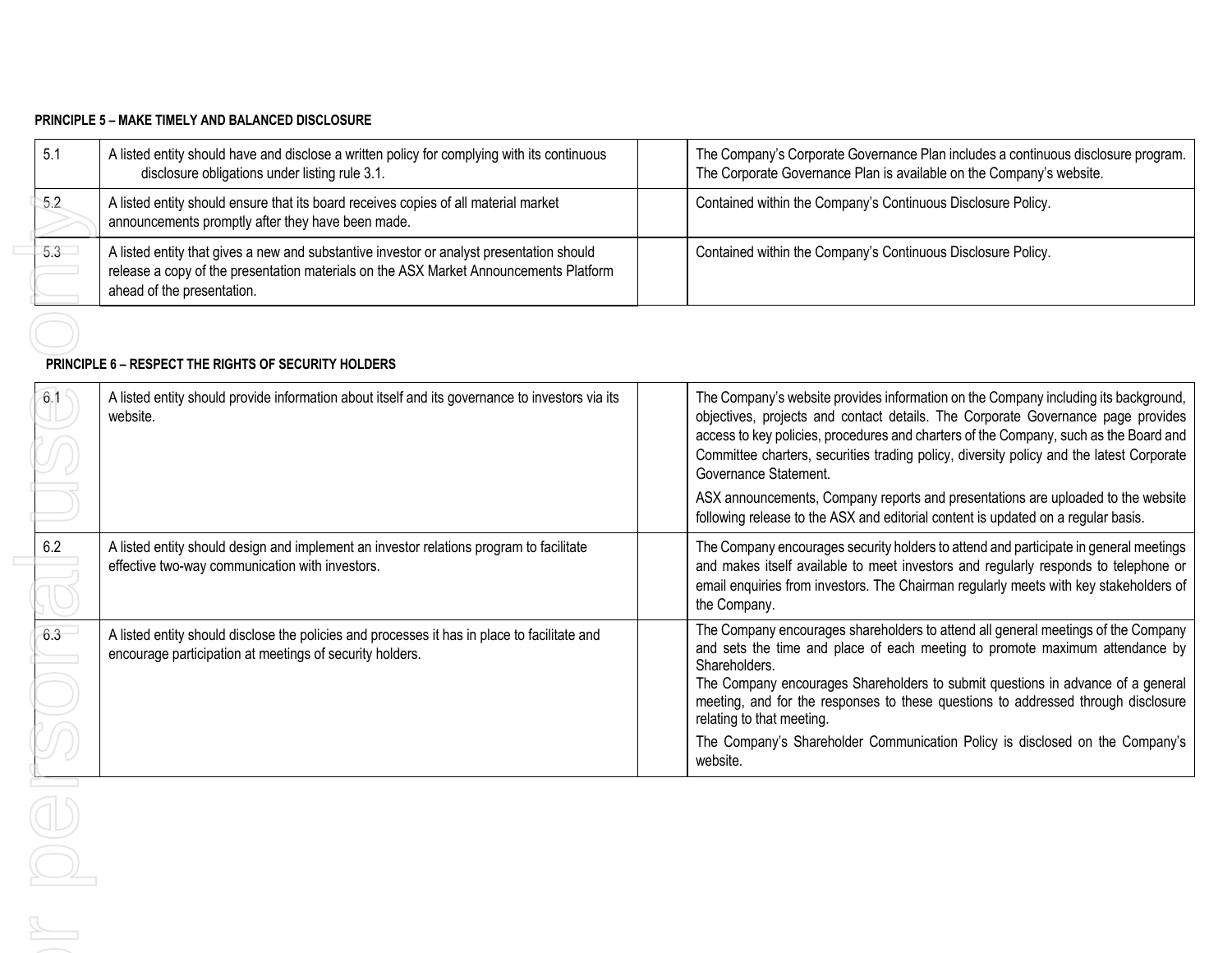| -6.4 | A listed entity should ensure that all substantive resolutions at a meeting of security holders<br>are decided by a poll rather than by a show of hands.                    | It is the Company's desire that shareholders receive communications electronically in<br>the interests of the environment and constraining costs. In an endeavour to drive this<br>objective the Company has a policy of providing hard materials at cost (which will<br>generally involve a black and white presentation even where the electronic version is full<br>colour) |
|------|-----------------------------------------------------------------------------------------------------------------------------------------------------------------------------|--------------------------------------------------------------------------------------------------------------------------------------------------------------------------------------------------------------------------------------------------------------------------------------------------------------------------------------------------------------------------------|
| 6.5  | A listed entity should give security holders the option to receive communications from, and<br>send communications to, the entity and its security registry electronically. | Contained within the Company's Shareholder Communication Strategy.                                                                                                                                                                                                                                                                                                             |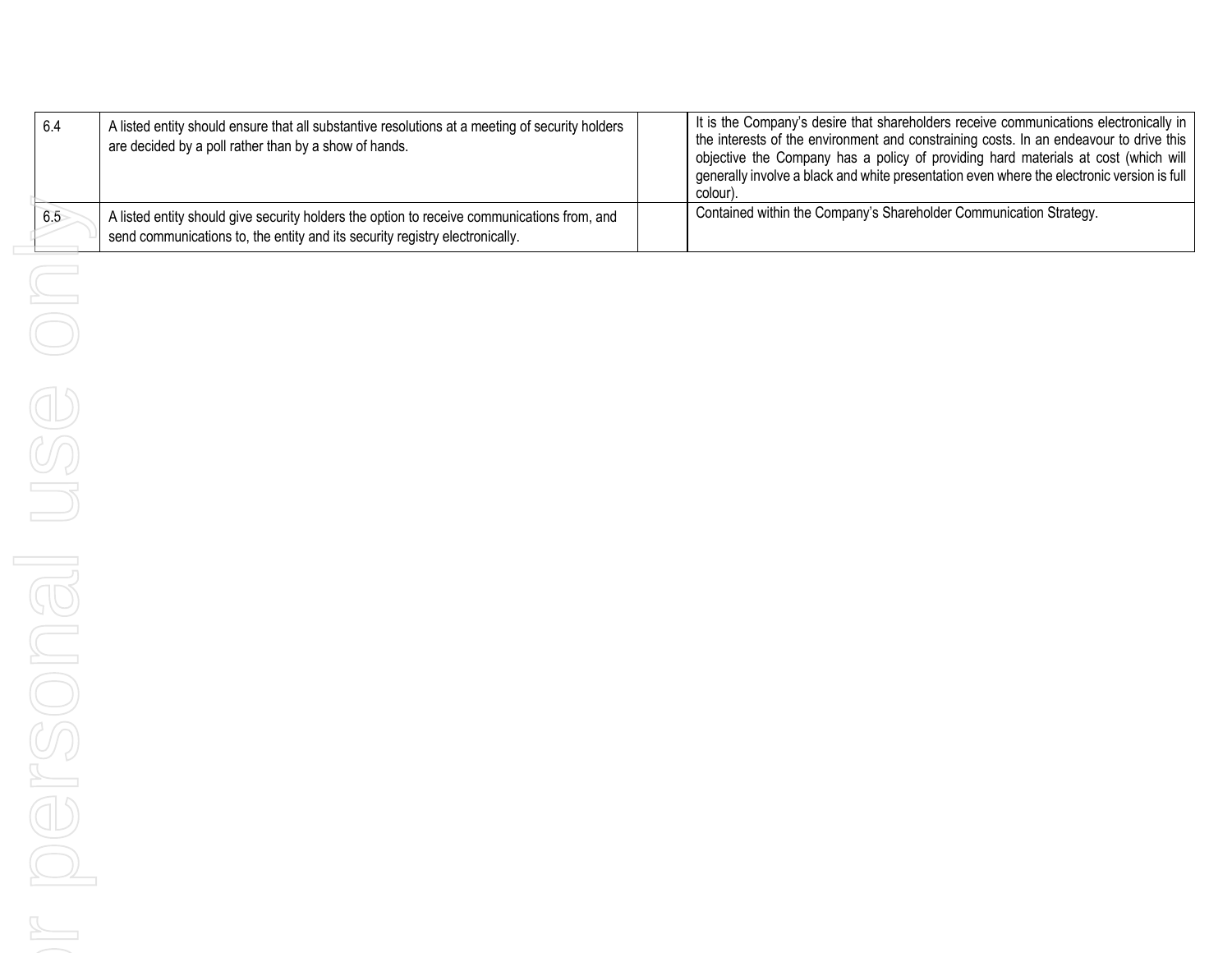### **PRINCIPLE 7 – RECOGNISE AND MANAGE RISK**

| 7.1<br>The board of a listed entity should:<br>operation of the Risk Committee is currently conducted by the full Board. Risk<br>have a committee or committees to oversee risk, each of which:<br>(a)<br>management is specifically discussed by the full Board at the Company's board<br>(1) has at least three members, a majority of whom are independent directors; and<br>meetings during the year. The Board considers that this process adequately monitors<br>(2) is chaired by an independent director,<br>the Company's risk management framework.<br>and disclose:<br>(3) the charter of the committee;<br>The Company's Risk Policy can be found on the Company's website.<br>(4) the members of the committee; and<br>(5) as at the end of each reporting period, the number of times the committee met<br>throughout the period and the individual attendances of the members at those<br>meetings; or<br>if it does not have a risk committee or committees that satisfy (a) above, disclose that<br>(b)<br>fact and the processes it employs for overseeing the entity's risk management<br>framework.<br>72<br>The board or a committee of the board should:<br>review the entity's risk management framework at least annually to satisfy itself that it<br>(a)<br>is assessing a significant transaction. This information is disclosed in the annual report.<br>continues to be sound and that the entity is operating with due regard to the risk<br>appetite set by the board; and<br>disclose, in relation to each reporting period, whether such a review has taken place.<br>(b)<br>7.3<br>A listed entity should disclose:<br>to formally adopt an internal audit function. The Board continually monitors the risk<br>if it has an internal audit function, how the function is structured and what role it<br>(a)<br>management and internal control processes adopted by the Company to ensure they<br>performs; or<br>are appropriate to the operations of the Company's group structure. The Board is<br>if it does not have an internal audit function, that fact and the processes it employs for<br>(b)<br>evaluating and continually improving the effectiveness of its risk management and<br>Company.<br>internal control processes.<br>7.4<br>A listed entity should disclose whether it has any material exposure to economic,<br>The ongoing global COVID-19 pandemic that has impacted the Company's operating<br>markets. The Company endeavoured, when possible, to forward plan and optimise<br>environmental and social sustainability risks and, if it does, how it manages or intends to<br>manage those risks.<br>liquidity<br>$\bigcirc$ |  |  |                                                                                             |
|--------------------------------------------------------------------------------------------------------------------------------------------------------------------------------------------------------------------------------------------------------------------------------------------------------------------------------------------------------------------------------------------------------------------------------------------------------------------------------------------------------------------------------------------------------------------------------------------------------------------------------------------------------------------------------------------------------------------------------------------------------------------------------------------------------------------------------------------------------------------------------------------------------------------------------------------------------------------------------------------------------------------------------------------------------------------------------------------------------------------------------------------------------------------------------------------------------------------------------------------------------------------------------------------------------------------------------------------------------------------------------------------------------------------------------------------------------------------------------------------------------------------------------------------------------------------------------------------------------------------------------------------------------------------------------------------------------------------------------------------------------------------------------------------------------------------------------------------------------------------------------------------------------------------------------------------------------------------------------------------------------------------------------------------------------------------------------------------------------------------------------------------------------------------------------------------------------------------------------------------------------------------------------------------------------------------------------------------------------------------------------------------------------------------------------------------------------------------------------------------------------------------------------------------------------------------------------------------------------------------------------------------------------------------------------------------|--|--|---------------------------------------------------------------------------------------------|
|                                                                                                                                                                                                                                                                                                                                                                                                                                                                                                                                                                                                                                                                                                                                                                                                                                                                                                                                                                                                                                                                                                                                                                                                                                                                                                                                                                                                                                                                                                                                                                                                                                                                                                                                                                                                                                                                                                                                                                                                                                                                                                                                                                                                                                                                                                                                                                                                                                                                                                                                                                                                                                                                                            |  |  | The Board has not established a Risk Committee. Given the size of the Company, the          |
|                                                                                                                                                                                                                                                                                                                                                                                                                                                                                                                                                                                                                                                                                                                                                                                                                                                                                                                                                                                                                                                                                                                                                                                                                                                                                                                                                                                                                                                                                                                                                                                                                                                                                                                                                                                                                                                                                                                                                                                                                                                                                                                                                                                                                                                                                                                                                                                                                                                                                                                                                                                                                                                                                            |  |  |                                                                                             |
|                                                                                                                                                                                                                                                                                                                                                                                                                                                                                                                                                                                                                                                                                                                                                                                                                                                                                                                                                                                                                                                                                                                                                                                                                                                                                                                                                                                                                                                                                                                                                                                                                                                                                                                                                                                                                                                                                                                                                                                                                                                                                                                                                                                                                                                                                                                                                                                                                                                                                                                                                                                                                                                                                            |  |  |                                                                                             |
|                                                                                                                                                                                                                                                                                                                                                                                                                                                                                                                                                                                                                                                                                                                                                                                                                                                                                                                                                                                                                                                                                                                                                                                                                                                                                                                                                                                                                                                                                                                                                                                                                                                                                                                                                                                                                                                                                                                                                                                                                                                                                                                                                                                                                                                                                                                                                                                                                                                                                                                                                                                                                                                                                            |  |  |                                                                                             |
|                                                                                                                                                                                                                                                                                                                                                                                                                                                                                                                                                                                                                                                                                                                                                                                                                                                                                                                                                                                                                                                                                                                                                                                                                                                                                                                                                                                                                                                                                                                                                                                                                                                                                                                                                                                                                                                                                                                                                                                                                                                                                                                                                                                                                                                                                                                                                                                                                                                                                                                                                                                                                                                                                            |  |  |                                                                                             |
|                                                                                                                                                                                                                                                                                                                                                                                                                                                                                                                                                                                                                                                                                                                                                                                                                                                                                                                                                                                                                                                                                                                                                                                                                                                                                                                                                                                                                                                                                                                                                                                                                                                                                                                                                                                                                                                                                                                                                                                                                                                                                                                                                                                                                                                                                                                                                                                                                                                                                                                                                                                                                                                                                            |  |  |                                                                                             |
|                                                                                                                                                                                                                                                                                                                                                                                                                                                                                                                                                                                                                                                                                                                                                                                                                                                                                                                                                                                                                                                                                                                                                                                                                                                                                                                                                                                                                                                                                                                                                                                                                                                                                                                                                                                                                                                                                                                                                                                                                                                                                                                                                                                                                                                                                                                                                                                                                                                                                                                                                                                                                                                                                            |  |  |                                                                                             |
|                                                                                                                                                                                                                                                                                                                                                                                                                                                                                                                                                                                                                                                                                                                                                                                                                                                                                                                                                                                                                                                                                                                                                                                                                                                                                                                                                                                                                                                                                                                                                                                                                                                                                                                                                                                                                                                                                                                                                                                                                                                                                                                                                                                                                                                                                                                                                                                                                                                                                                                                                                                                                                                                                            |  |  |                                                                                             |
|                                                                                                                                                                                                                                                                                                                                                                                                                                                                                                                                                                                                                                                                                                                                                                                                                                                                                                                                                                                                                                                                                                                                                                                                                                                                                                                                                                                                                                                                                                                                                                                                                                                                                                                                                                                                                                                                                                                                                                                                                                                                                                                                                                                                                                                                                                                                                                                                                                                                                                                                                                                                                                                                                            |  |  |                                                                                             |
|                                                                                                                                                                                                                                                                                                                                                                                                                                                                                                                                                                                                                                                                                                                                                                                                                                                                                                                                                                                                                                                                                                                                                                                                                                                                                                                                                                                                                                                                                                                                                                                                                                                                                                                                                                                                                                                                                                                                                                                                                                                                                                                                                                                                                                                                                                                                                                                                                                                                                                                                                                                                                                                                                            |  |  | Risk management is specifically discussed at the Company's board meetings. The              |
|                                                                                                                                                                                                                                                                                                                                                                                                                                                                                                                                                                                                                                                                                                                                                                                                                                                                                                                                                                                                                                                                                                                                                                                                                                                                                                                                                                                                                                                                                                                                                                                                                                                                                                                                                                                                                                                                                                                                                                                                                                                                                                                                                                                                                                                                                                                                                                                                                                                                                                                                                                                                                                                                                            |  |  | Company reviews its risk management framework quarterly and at any time the Board           |
|                                                                                                                                                                                                                                                                                                                                                                                                                                                                                                                                                                                                                                                                                                                                                                                                                                                                                                                                                                                                                                                                                                                                                                                                                                                                                                                                                                                                                                                                                                                                                                                                                                                                                                                                                                                                                                                                                                                                                                                                                                                                                                                                                                                                                                                                                                                                                                                                                                                                                                                                                                                                                                                                                            |  |  |                                                                                             |
|                                                                                                                                                                                                                                                                                                                                                                                                                                                                                                                                                                                                                                                                                                                                                                                                                                                                                                                                                                                                                                                                                                                                                                                                                                                                                                                                                                                                                                                                                                                                                                                                                                                                                                                                                                                                                                                                                                                                                                                                                                                                                                                                                                                                                                                                                                                                                                                                                                                                                                                                                                                                                                                                                            |  |  |                                                                                             |
|                                                                                                                                                                                                                                                                                                                                                                                                                                                                                                                                                                                                                                                                                                                                                                                                                                                                                                                                                                                                                                                                                                                                                                                                                                                                                                                                                                                                                                                                                                                                                                                                                                                                                                                                                                                                                                                                                                                                                                                                                                                                                                                                                                                                                                                                                                                                                                                                                                                                                                                                                                                                                                                                                            |  |  |                                                                                             |
|                                                                                                                                                                                                                                                                                                                                                                                                                                                                                                                                                                                                                                                                                                                                                                                                                                                                                                                                                                                                                                                                                                                                                                                                                                                                                                                                                                                                                                                                                                                                                                                                                                                                                                                                                                                                                                                                                                                                                                                                                                                                                                                                                                                                                                                                                                                                                                                                                                                                                                                                                                                                                                                                                            |  |  | Due to the size of the Company, the Board does not consider it necessary at this time,      |
|                                                                                                                                                                                                                                                                                                                                                                                                                                                                                                                                                                                                                                                                                                                                                                                                                                                                                                                                                                                                                                                                                                                                                                                                                                                                                                                                                                                                                                                                                                                                                                                                                                                                                                                                                                                                                                                                                                                                                                                                                                                                                                                                                                                                                                                                                                                                                                                                                                                                                                                                                                                                                                                                                            |  |  |                                                                                             |
|                                                                                                                                                                                                                                                                                                                                                                                                                                                                                                                                                                                                                                                                                                                                                                                                                                                                                                                                                                                                                                                                                                                                                                                                                                                                                                                                                                                                                                                                                                                                                                                                                                                                                                                                                                                                                                                                                                                                                                                                                                                                                                                                                                                                                                                                                                                                                                                                                                                                                                                                                                                                                                                                                            |  |  |                                                                                             |
|                                                                                                                                                                                                                                                                                                                                                                                                                                                                                                                                                                                                                                                                                                                                                                                                                                                                                                                                                                                                                                                                                                                                                                                                                                                                                                                                                                                                                                                                                                                                                                                                                                                                                                                                                                                                                                                                                                                                                                                                                                                                                                                                                                                                                                                                                                                                                                                                                                                                                                                                                                                                                                                                                            |  |  | satisfied with the current level of risk, risk management and control monitoring within the |
|                                                                                                                                                                                                                                                                                                                                                                                                                                                                                                                                                                                                                                                                                                                                                                                                                                                                                                                                                                                                                                                                                                                                                                                                                                                                                                                                                                                                                                                                                                                                                                                                                                                                                                                                                                                                                                                                                                                                                                                                                                                                                                                                                                                                                                                                                                                                                                                                                                                                                                                                                                                                                                                                                            |  |  |                                                                                             |
|                                                                                                                                                                                                                                                                                                                                                                                                                                                                                                                                                                                                                                                                                                                                                                                                                                                                                                                                                                                                                                                                                                                                                                                                                                                                                                                                                                                                                                                                                                                                                                                                                                                                                                                                                                                                                                                                                                                                                                                                                                                                                                                                                                                                                                                                                                                                                                                                                                                                                                                                                                                                                                                                                            |  |  |                                                                                             |
|                                                                                                                                                                                                                                                                                                                                                                                                                                                                                                                                                                                                                                                                                                                                                                                                                                                                                                                                                                                                                                                                                                                                                                                                                                                                                                                                                                                                                                                                                                                                                                                                                                                                                                                                                                                                                                                                                                                                                                                                                                                                                                                                                                                                                                                                                                                                                                                                                                                                                                                                                                                                                                                                                            |  |  | operations and manage expenses to reduce cash outflow and preserve balance sheet            |
|                                                                                                                                                                                                                                                                                                                                                                                                                                                                                                                                                                                                                                                                                                                                                                                                                                                                                                                                                                                                                                                                                                                                                                                                                                                                                                                                                                                                                                                                                                                                                                                                                                                                                                                                                                                                                                                                                                                                                                                                                                                                                                                                                                                                                                                                                                                                                                                                                                                                                                                                                                                                                                                                                            |  |  |                                                                                             |
|                                                                                                                                                                                                                                                                                                                                                                                                                                                                                                                                                                                                                                                                                                                                                                                                                                                                                                                                                                                                                                                                                                                                                                                                                                                                                                                                                                                                                                                                                                                                                                                                                                                                                                                                                                                                                                                                                                                                                                                                                                                                                                                                                                                                                                                                                                                                                                                                                                                                                                                                                                                                                                                                                            |  |  |                                                                                             |
|                                                                                                                                                                                                                                                                                                                                                                                                                                                                                                                                                                                                                                                                                                                                                                                                                                                                                                                                                                                                                                                                                                                                                                                                                                                                                                                                                                                                                                                                                                                                                                                                                                                                                                                                                                                                                                                                                                                                                                                                                                                                                                                                                                                                                                                                                                                                                                                                                                                                                                                                                                                                                                                                                            |  |  |                                                                                             |
|                                                                                                                                                                                                                                                                                                                                                                                                                                                                                                                                                                                                                                                                                                                                                                                                                                                                                                                                                                                                                                                                                                                                                                                                                                                                                                                                                                                                                                                                                                                                                                                                                                                                                                                                                                                                                                                                                                                                                                                                                                                                                                                                                                                                                                                                                                                                                                                                                                                                                                                                                                                                                                                                                            |  |  |                                                                                             |
|                                                                                                                                                                                                                                                                                                                                                                                                                                                                                                                                                                                                                                                                                                                                                                                                                                                                                                                                                                                                                                                                                                                                                                                                                                                                                                                                                                                                                                                                                                                                                                                                                                                                                                                                                                                                                                                                                                                                                                                                                                                                                                                                                                                                                                                                                                                                                                                                                                                                                                                                                                                                                                                                                            |  |  |                                                                                             |
|                                                                                                                                                                                                                                                                                                                                                                                                                                                                                                                                                                                                                                                                                                                                                                                                                                                                                                                                                                                                                                                                                                                                                                                                                                                                                                                                                                                                                                                                                                                                                                                                                                                                                                                                                                                                                                                                                                                                                                                                                                                                                                                                                                                                                                                                                                                                                                                                                                                                                                                                                                                                                                                                                            |  |  |                                                                                             |
|                                                                                                                                                                                                                                                                                                                                                                                                                                                                                                                                                                                                                                                                                                                                                                                                                                                                                                                                                                                                                                                                                                                                                                                                                                                                                                                                                                                                                                                                                                                                                                                                                                                                                                                                                                                                                                                                                                                                                                                                                                                                                                                                                                                                                                                                                                                                                                                                                                                                                                                                                                                                                                                                                            |  |  |                                                                                             |
|                                                                                                                                                                                                                                                                                                                                                                                                                                                                                                                                                                                                                                                                                                                                                                                                                                                                                                                                                                                                                                                                                                                                                                                                                                                                                                                                                                                                                                                                                                                                                                                                                                                                                                                                                                                                                                                                                                                                                                                                                                                                                                                                                                                                                                                                                                                                                                                                                                                                                                                                                                                                                                                                                            |  |  |                                                                                             |
|                                                                                                                                                                                                                                                                                                                                                                                                                                                                                                                                                                                                                                                                                                                                                                                                                                                                                                                                                                                                                                                                                                                                                                                                                                                                                                                                                                                                                                                                                                                                                                                                                                                                                                                                                                                                                                                                                                                                                                                                                                                                                                                                                                                                                                                                                                                                                                                                                                                                                                                                                                                                                                                                                            |  |  |                                                                                             |
|                                                                                                                                                                                                                                                                                                                                                                                                                                                                                                                                                                                                                                                                                                                                                                                                                                                                                                                                                                                                                                                                                                                                                                                                                                                                                                                                                                                                                                                                                                                                                                                                                                                                                                                                                                                                                                                                                                                                                                                                                                                                                                                                                                                                                                                                                                                                                                                                                                                                                                                                                                                                                                                                                            |  |  |                                                                                             |